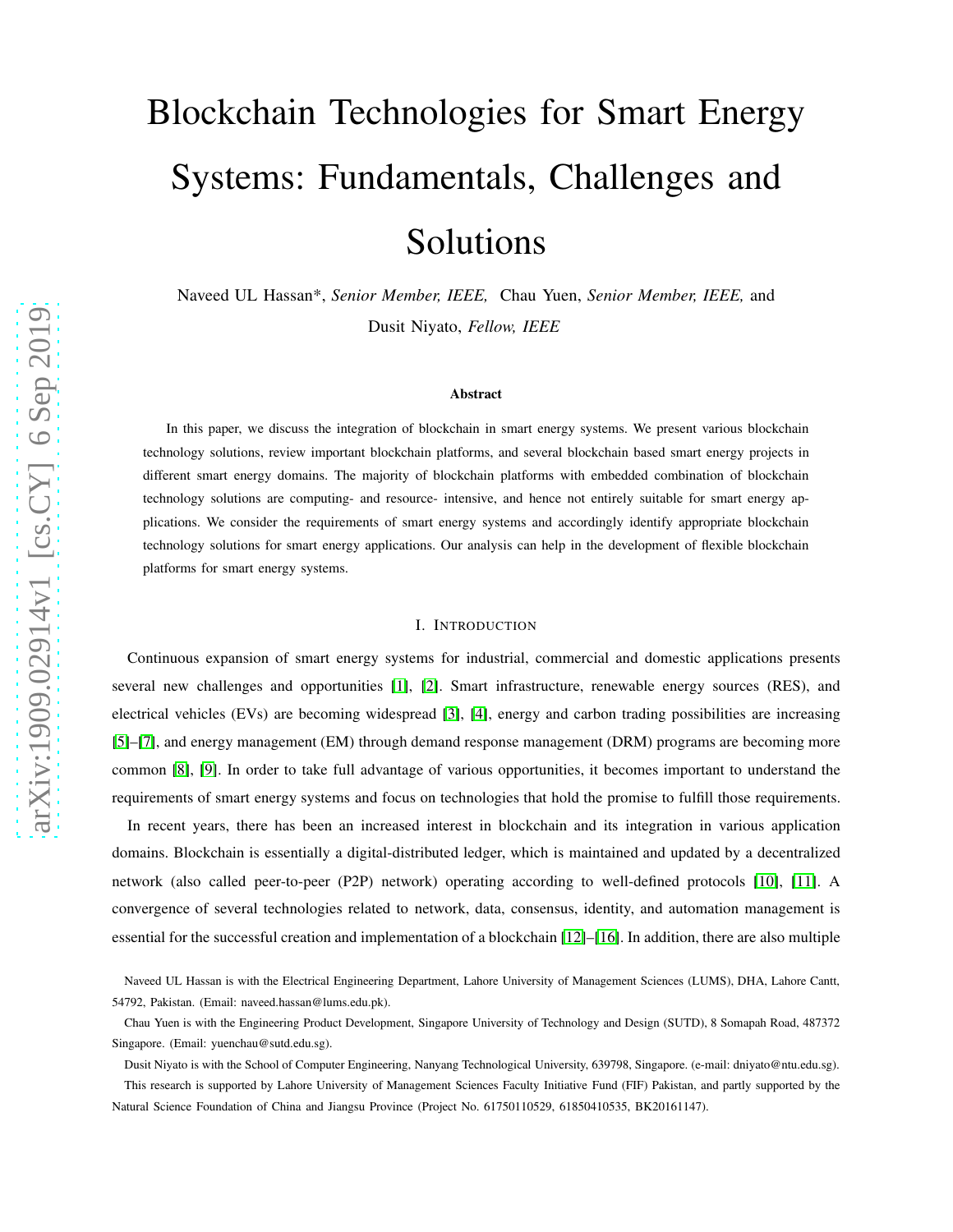technology solutions in each category. Blockchains possess several unique features, such as, decentralization, creation of a trustless network (in which nodes can resolve conflicts without a centralized authority), data storage in tamperproof manner, fault tolerance and auditability. However, it should be noted that the choice of technology solutions has a significant impact on the resulting blockchain features and performance.

The use of blockchain in smart energy systems is a topic of tremendous research interest, because further development of these systems could potentially benefit from the integration of new and innovative technologies. Blockchain due to its unique features can facilitate numerous smart energy applications. For example, Figures [1](#page-1-0) and [2](#page-2-0) depict the blockchain concept and its potential role in two emerging smart energy applications. In Figure [1,](#page-1-0) blockchain technology is being used to facilitate P2P energy trading. In this application, energy prosumers can trade surplus energy with their neighbors. However, with the introduction of blockchain, intermediaries and brokers can be eliminated because data recorded on blockchain is verified by a distributed network of nodes. Automation can be achieved through computer programs called smart contracts, which are are stored on the blockchain, and define the contractual obligations as well as the transfer of assets between peers. Another application of blockchain is shown in Figure [2](#page-2-0) for the verification of green energy. Once energy is added to the grid it becomes difficult to identify green energy from the traditional energy. However, a consumer can verify the renewable energy generated by the prosumer through the use of blockchain technology. These examples demonstrate the overall concept of blockchain technology and its use in smart energy systems. However, exact blockchain technology solutions (network, data, consensus, etc.) that should converge to fulfill the requirements of these applications are not obvious.



<span id="page-1-0"></span>Figure 1. P2P energy trading with the help of blockchain.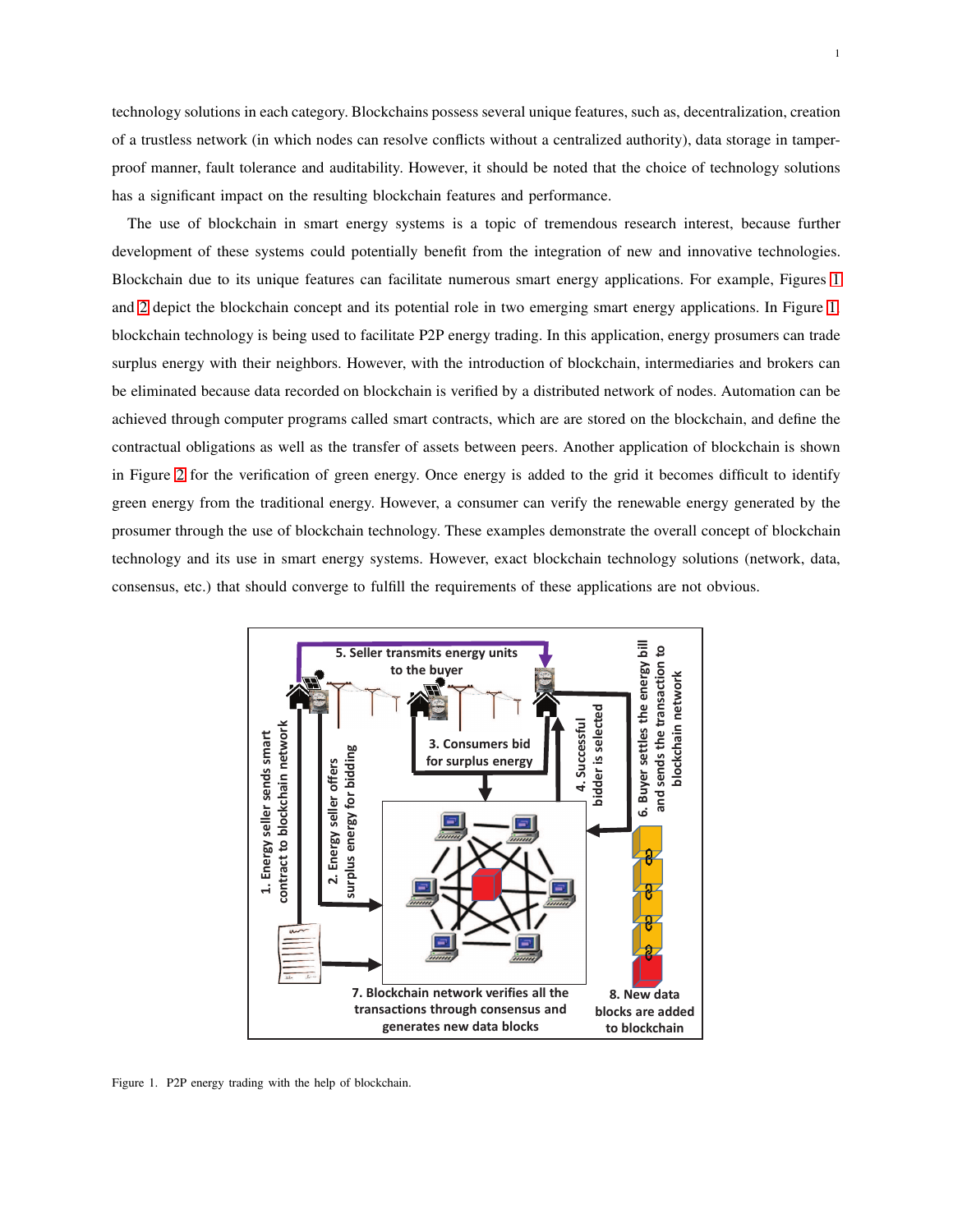

<span id="page-2-0"></span>Figure 2. Distributed green energy management with the help of blockchain.

There are several research papers, projects, and ongoing trials that aim to leverage unique blockchain features to advance the digitalization of smart energy systems. Review of blockchain technology in energy sector can be found in [\[17\]](#page-17-7)–[\[19\]](#page-17-8). In [\[17\]](#page-17-7), authors provide a comprehensive review and classification of 140 blockchain based projects in the energy sector. In [\[18\]](#page-17-9), authors explore potential challenges of blockchain based P2P microgrids and they discuss a framework that incorporates technological, economic, social, environment, and institutional dimensions. The paper suggests the inclusion of economic, social, and environmental dimensions to bridge the gap between technology and institutions. In [\[19\]](#page-17-8), authors review blockchain based smart grid projects and discuss frameworks for further blockchain integration in smart grids. According to these frameworks, creation of a cyber layer designed for blockchain applications, aggregation of computing resources in microgrids, and smart grid protection and security issues can be leveraged to achieve better integration of blockchain in smart grids. Blockchain integration efforts in Internet of Things (IoT) are also discussed in [\[20\]](#page-17-10), [\[21\]](#page-17-11). It is important to note that none of these papers identify the exact choice of blockchain technology solutions for different smart energy systems and applications.

Blockchain technology is relatively new and although it holds tremendous potential, the number of blockchain technology solutions and implementation platforms are still developing. The choice of blockchain technology solutions that can fulfill the requirements of different smart energy applications (e.g., as shown in Figures [1](#page-1-0) and [2\)](#page-2-0) is not entirely obvious. In this paper, we provide a review of blockchain building blocks followed by the identification of the most suitable blockchain technologies according to the requirements of various smart energy systems. For example, blockchain network management techniques can be classified into public, consortium, and private categories. Similarly, data management techniques can be classified into on-chain (all data is stored on blockchain) and off-chain (only data hashes are stored on blockchain) types. Different combinations of these technology options result in different blockchain implementation platforms with different features and performance. We review important existing blockchain platforms and few representative blockchain based smart energy projects in four different domains, which include smart infrastructure (SI), energy trading (ET), green initiatives (GI), and energy management (EM). Through this review, we discover and reveal that existing blockchain platforms are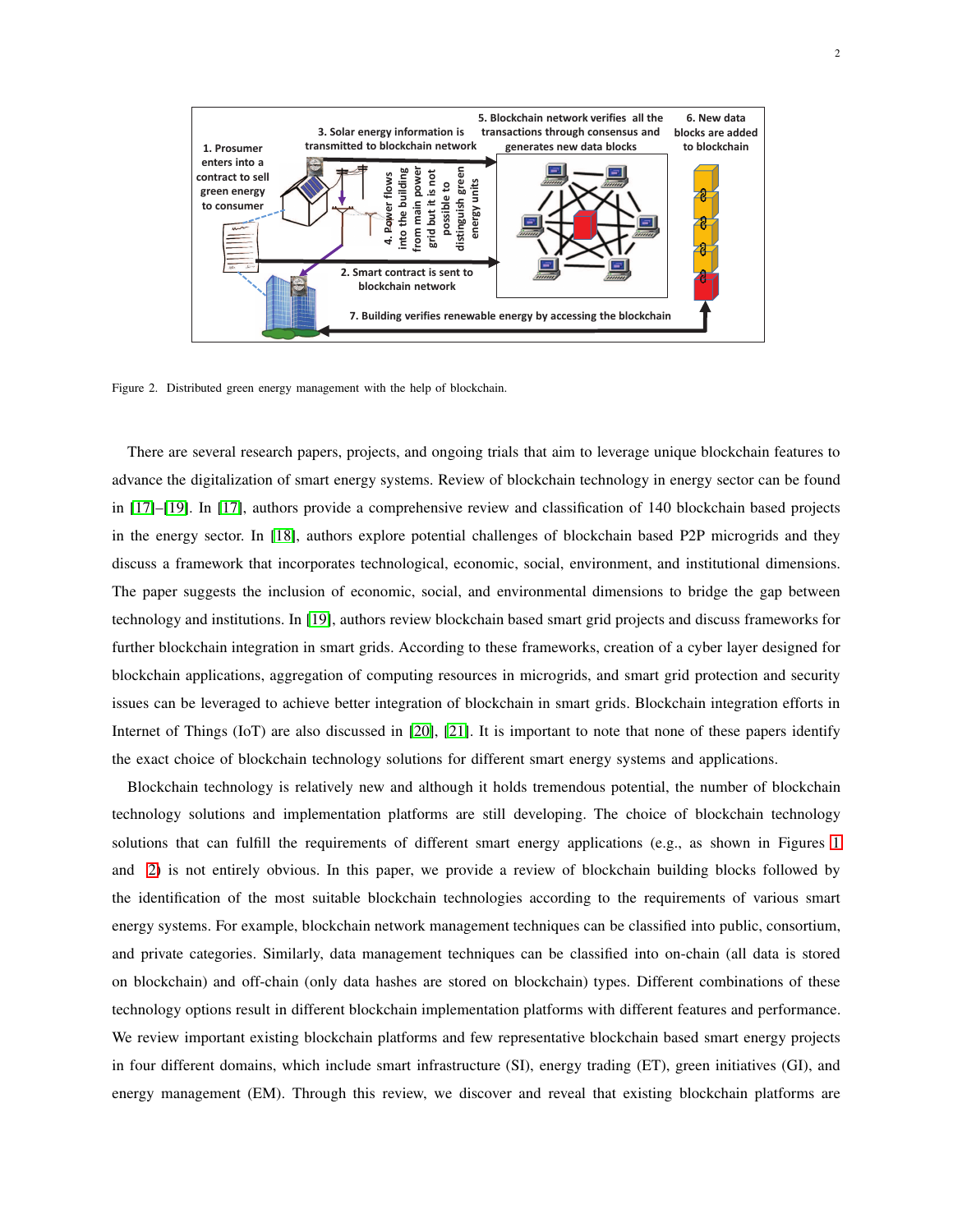not entirely suitable for smart energy systems. Therefore, in order to achieve appropriate integration of blockchain technology solutions for smart energy applications, we first consider sixteen requirements, which represent the needs of a broad selection of smart energy applications. We analyze the suitability of different blockchain technologies in fulfilling these requirements and determine appropriate blockchain building blocks for various smart energy applications. To summarize, our major contributions are the following:

- We present a review of blockchain fundamentals and discuss various blockchain building blocks, which include network, data, consensus, identity, and automation management techniques.
- We review existing blockchain platforms and classify representative blockchain-based smart energy projects into SI, ET, GI, and EM domains. We show that a large number of projects use blockchain building blocks that are computing- and resource- intensive, and hence less efficient in terms of data and identity management.
- We list 16 requirements for smart energy systems and organize them into 4 different categories, namely decentralization & trust, data management, security, and scalability. Based on these requirements, we identify suitable blockchain building blocks that are suitable for smart energy systems and applications.
- We further customize blockchain technology solutions for multiple energy applications within each domain (SI, ET, GI, EM).
- We also identify open research areas related to blockchain technology that are needed to fulfill the future needs in smart energy systems.

The rest of the paper is organized as follows. In Section [II,](#page-3-0) we present blockchain fundamentals and different blockchain technology solutions. In Section [III,](#page-6-0) we review some blockchain integration efforts in smart energy systems. In Section [IV,](#page-10-0) we identify appropriate blockchain technology solutions for various smart energy applications. In Section [V,](#page-14-0) we discuss blockchain technology gaps for smart energy integration. We conclude the paper in Section [VI.](#page-16-5)

#### II. BLOCKCHAIN

<span id="page-3-0"></span>In this section, we present blockchain and various blockchain building technologies for network, data, consensus, identity, and automation management. The key points of this section are also summarized in Table [I.](#page-4-0)

#### *A. Blockchain Fundamentals*

Blockchain is a decentralized-digital-distributed ledger. A set of transactions, which may indicate transfer or exchange of monetary value or digital assets, such as, information, services or goods is produced and collected by a distributed network of computing nodes (P2P network). A time-stamped data block (containing these transactions) is created through decentralized consensus mechanism among the nodes according to pre-defined protocols. The newly created block also contains reference to the block that came before it (parent block) in the form of cryptographic hash thus establishing a link between the blocks. The new block is added in front of its parent block and a chain like structure of blocks is obtained, hence we get the name 'blockchain' (as shown in Figures [1](#page-1-0) and [2\)](#page-2-0). Once blockchain grows to a sufficient size, transactions recorded on it become practically immutable and resistant to change. Moreover, with blockchain, a 'trustless' network of nodes is also created. In a trustless network, non-trusting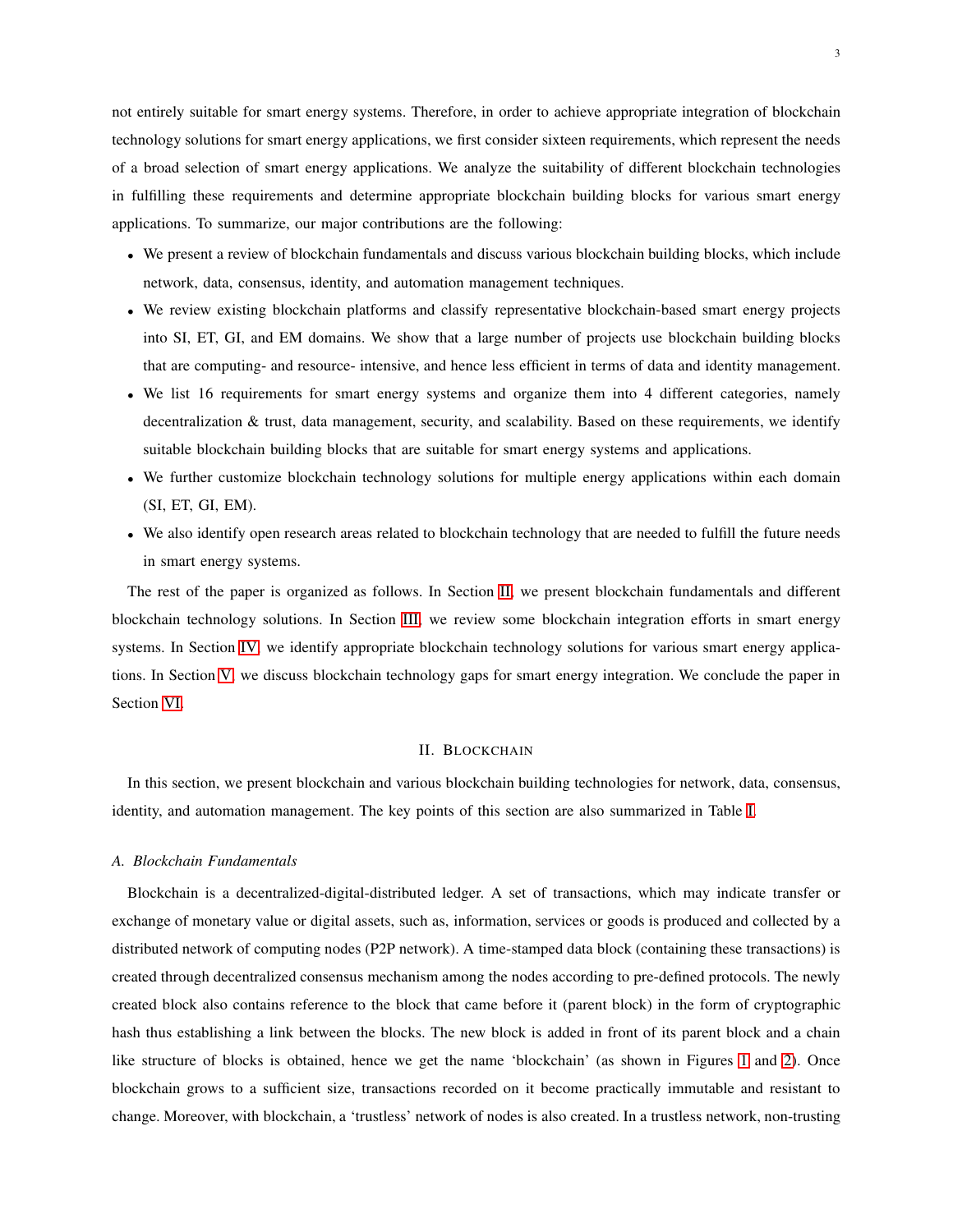nodes can interact with each other without a centralized entity or an intermediary and conflicts are automatically resolved with the help of protocols.

# *B. Blockchain Technology Solutions*

Blockchain creation and maintenance requires network, data, consensus, identity, and automation management. Below we present various blockchain technology options in each category and discuss their advantages and disadvantages.

<span id="page-4-0"></span>

| Category                               | <b>Solutions</b>                           | <b>Description</b>                                                          | <b>Advantages</b>                                                                      | <b>Disadvantages</b>                                                                   |  |  |  |
|----------------------------------------|--------------------------------------------|-----------------------------------------------------------------------------|----------------------------------------------------------------------------------------|----------------------------------------------------------------------------------------|--|--|--|
| <b>Blockchain</b><br><b>Network</b>    | Public (N1)                                | Any node can join or leave<br>network.                                      | Complete decentralization with no<br>single point of failure.                          | Vulnerable to Sybil attacks, high<br>latency and less scalable.                        |  |  |  |
| Management                             | Consortium (N2)                            | Network is controlled by a group<br>of organizations.                       | More suitable for regulated<br>industries.                                             | Network management issues when<br>organizations leave or join.                         |  |  |  |
|                                        | Private (N3)                               | Network is controlled by a single<br>organization.                          | More scalable, more private,<br>cheaper to maintain.                                   | Permission management could<br>become a single point of failure,<br>more centralized.  |  |  |  |
| <b>Data Management</b>                 | On-chain (D1)                              | All the validated transactions are<br>stored on the blockchain.             | Greater transparency, auditability<br>and data availability.                           | Huge storage burden, less scalable,<br>not suitable for resource<br>constrained nodes. |  |  |  |
|                                        | Off-chain (D2)                             | Only the hashes of important data<br>are stored on blockchain.              | Less storage requirements, suitable<br>for resource constrained nodes.                 | Conventional databases required to<br>host off-chain data.                             |  |  |  |
| <b>Consensus</b>                       | PoW $(C1)$                                 | Nodes compete to solve<br>appropriate hashing puzzle.                       | Suitable for public networks<br>(prevents Sybil attacks).                              | Wastes tremendous amount of<br>resources, high latency, less<br>scalable.              |  |  |  |
| Management                             | PoS $(C2)$                                 | Nodes are picked according to their<br>economic stake.                      | Suitable for public networks<br>(prevents Sybil attacks), relatively<br>more scalable. | Prone to "nothing at stake" attack,<br>less democratic.                                |  |  |  |
|                                        | Voting-based (C3)                          | Voting schemes are based on BFT<br>algorithms and its variants.             | More suitable for consortium and<br>private blockchain networks, low<br>latency.       | Networking and scalability issues<br>(cannot scale beyond few hundred<br>nodes).       |  |  |  |
|                                        | <b>Authority-based</b><br>(C4)             | Trusted nodes create a new block<br>in a round robin fashion.               | Highly scalable, eliminates<br>message exchange, more<br>energy-efficient.             | Requires trusted nodes in the<br>network.                                              |  |  |  |
| Identity<br>Management                 | Self-sovereign<br>identity (S1)            | Node owns and controls its identity<br>without disclosure of personal data. | Guarantees more privacy.                                                               | Requires a pool of identity<br>providers.                                              |  |  |  |
|                                        | Decentralized-<br>trusted identity<br>(S2) | Requires central server and<br>personal data disclosures.                   | Establishes more trust in the<br>network                                               | More centralized, and less private.                                                    |  |  |  |
| <b>Automation</b><br><b>Management</b> | Deterministic smart<br>contracts (T1)      | Does not require information from<br>any external party.                    | Provides greater automation and<br>eliminates human intervention                       | Execution necessitate sequential<br>processing.                                        |  |  |  |
|                                        | Non-deterministic<br>smart contracts (T2)  | Depends on information from an<br>external party.                           | Provides more flexibility and<br>functionality.                                        | Non-deterministic nature, requires<br>external party availability.                     |  |  |  |

Table I BLOCKCHAIN TECHNOLOGY SOLUTIONS IN DIFFERENT CATEGORIES WITH THEIR ADVANTAGES AND DISADVANTAGES.

Blockchain Network Management: Blockchain network management can be classified into three categories [\[12\]](#page-17-5). Public (N1): Pubic blockchain networks are truly decentralized and permissionless. Any node can join or leave the network. The nodes have full permission to maintain a complete copy of the blockchain (referred to as 'public blockchain'). All the nodes can issue transactions, and they can participate in the block creation process according to publicly defined protocols and algorithms.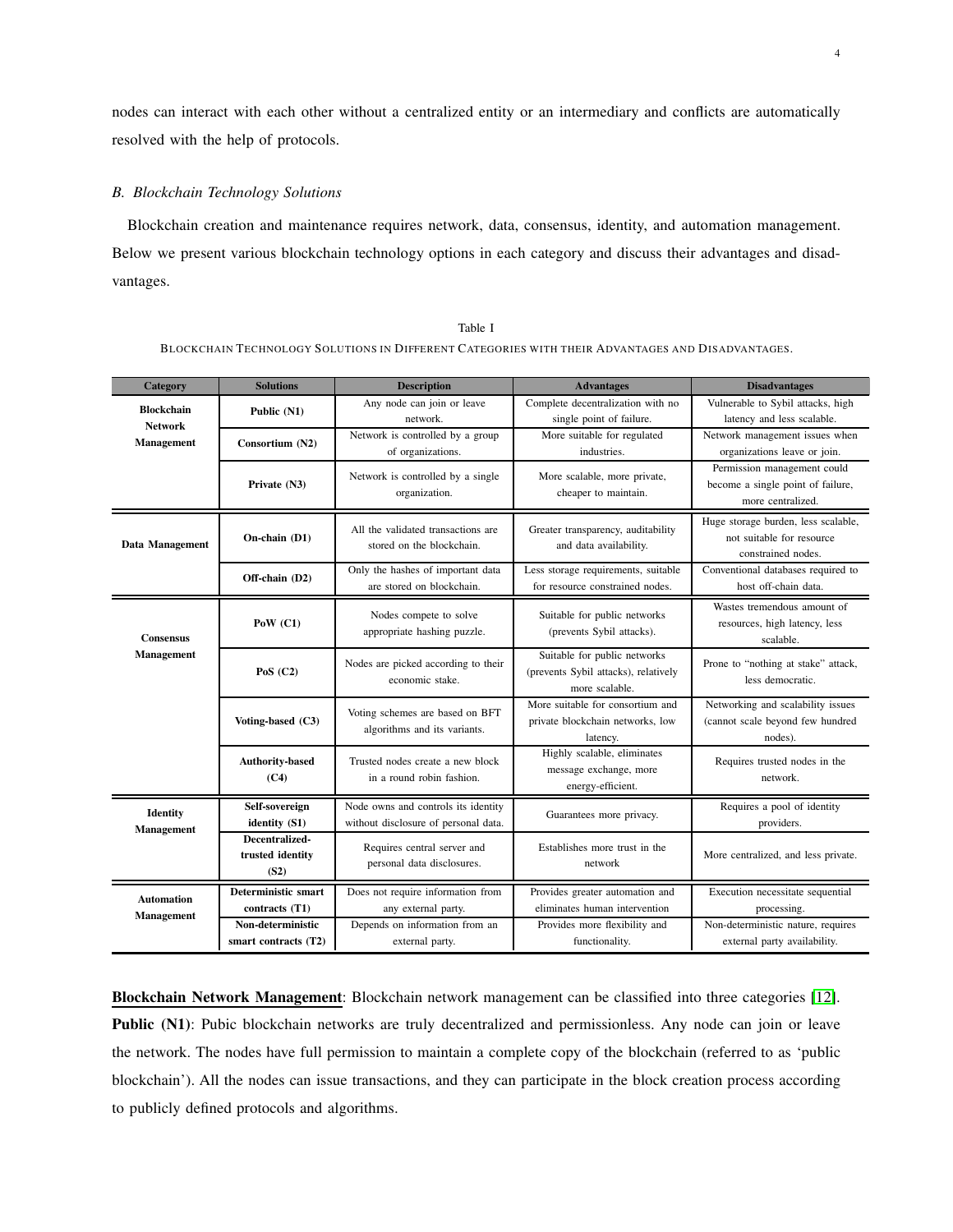Consortium (N2): Consortium blockchain networks are permissioned networks. The ability of a node to join the network or to access the blockchain is controlled by a group of organizations, which assign permissions to nodes across their organizations to join the network and to read or modify the associated 'consortium blockchain'. In some situations, nodes outside the consortium may also be allowed to access and read the consortium blockchain contents to achieve greater transparency. However, such nodes are not allowed to modify the blockchain state.

Private (N3): Private blockchain networks are also permissioned networks. The network is controlled by a single organization, which allows only a limited number of nodes within the organization to join the network and to read or modify the state of 'private blockchain'.

Data Management: Blockchain records transactions and stores data. There are two broad techniques for blockchain data management [\[13\]](#page-17-12).

On-Chain (D1): In on-chain data management, all the transactions are stored on the blockchain. The size of blockchain continuously grows and storage requirements keep on increasing. This method is not suitable for resource constrained nodes.

Off-Chain (D2): In off-chain data management, only the hash values of data transactions are stored in the blockchain, while raw transaction data is stored using traditional methods. In this method, storage requirements at network nodes are significantly reduced. However, there are additional requirements e.g., synchronization of database with blockchain and availability of server hosting raw data.

Consensus Management: The choice of node/nodes entrusted to create a new block depends on the consensus algorithm adopted by the blockchain network. Consensus algorithms allow all the nodes in the network to agree to the same world view of the state of the blockchain. There are different types of consensus algorithms [\[14\]](#page-17-13), [\[21\]](#page-17-11).

**Proof of Work (C1):** In Proof of Work (PoW) algorithm, nodes compete to solve an appropriate hashing puzzle that requires expensive computing resources. Block created by the node which is the fastest to solve the given puzzle is accepted by the network. This method is useful in permissionless networks to avoid Sybil attacks. In Sybil attack, a single node may vote multiple times with different identities to influence the vote outcome. However, PoW is energy intensive and wastes tremendous amount of resources.

Proof of Stake (C2): In Proof of Stake (PoS) algorithm, nodes are selected to create new blocks in pseudo-random fashion. Probability of a node being selected is proportional to its economic stake in the network. This algorithm is also suitable for permissionless blockchain and punishes misbehaving nodes by confiscating their stake in the network. However, this method is prone to "nothing at stake" attack.

Voting-based (C3): In permissioned blockchain networks where only known nodes can join the network, consensus among validating nodes on the contents of new block can be achieved through voting mechanisms. Voting schemes are based on Byzantine fault tolerant (BFT) algorithms and its variants, such as, Tendermint and Federated BFT. In these methods multiple rounds of voting might be required to reach consensus and there is also a significant networking overhead, which has a negative impact on network scalability.

Authority-based (C4): Proof of Authority (PoAu) algorithm can also be used in certain blockchain networks. In this mechanism, authorized (trusted) nodes in the network create a new block in a round robin fashion. PoAu eliminates message exchange among nodes for consensus building and is more resource-efficient. However, inclusion of trusted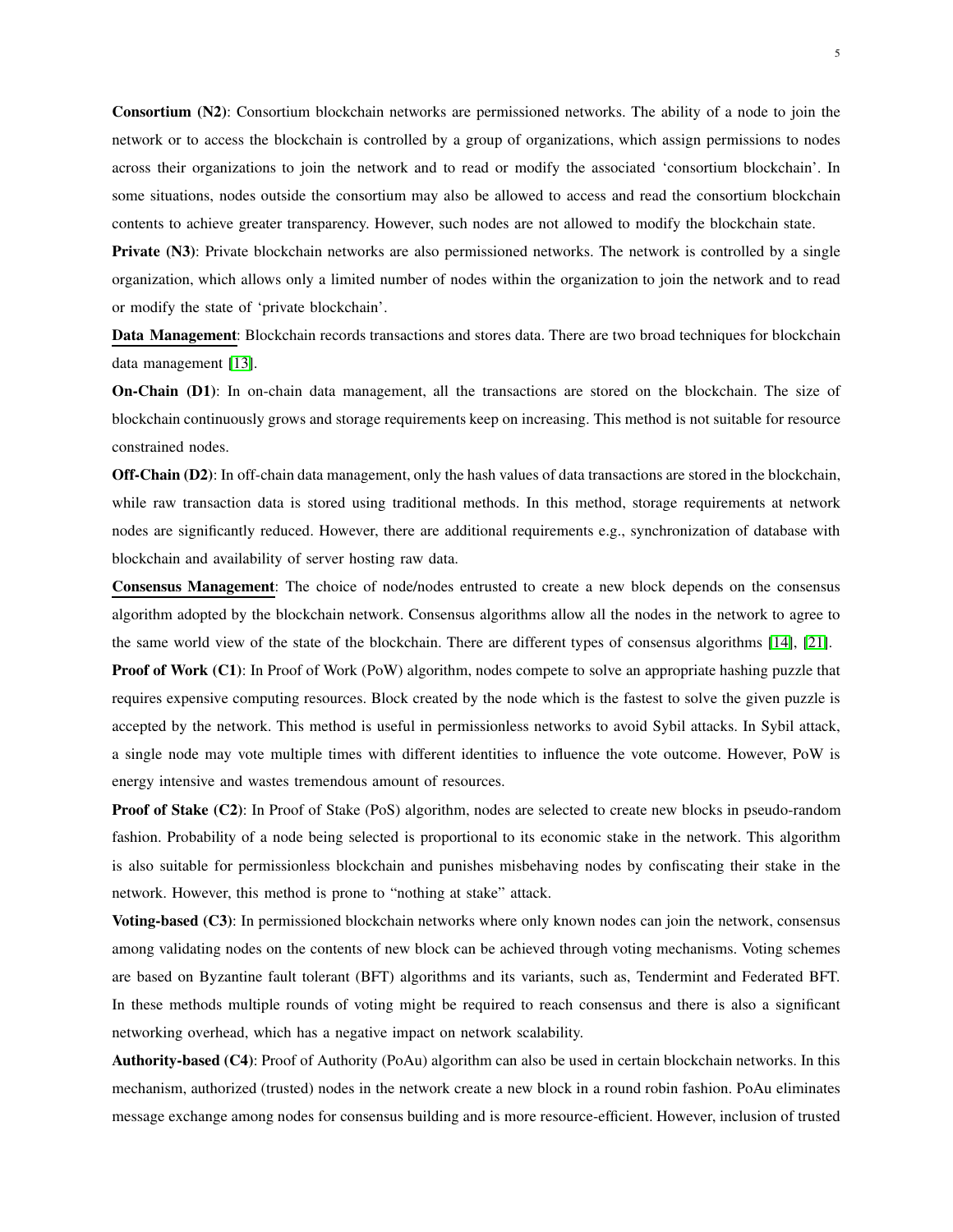nodes reduces the trustless nature of the resulting blockchain network.

Identity Management: Blockchain network relies on public key cryptography. Each node has a pair of public/private key to sign and verify transactions. There are different ways to manage the identity and entitlements of blockchain nodes [\[15\]](#page-17-14).

Self-sovereign identity (S1): In this method, every node owns and controls its identity without relying on an external authority for attestation or verification of node credentials. There is no central server and personal data is not required for identity creation. Nodes can perform identity proofing by gathering attributes from an ecosystem of identity providers. Each node is allowed to create multiple keys as required to keep its identity private. Nodes can also selectively disclose their attributes to maintain privacy. Sovrin and uPort are examples of self-sovereign identity management systems.

Decentralized-trusted identity (S2): This method requires a central server to perform identity proofing of nodes. In the initial stage, a node has to provide identity proof (personal information) to the central server. After this bootstrap phase, node identity is recorded in the blockchain for later validation. Verified nodes can then create further keys as required. ShoCard and BitID are some examples of decentralized-trusted identity management system.

Automation Management: Automation management on blockchain is carried out with the help of smart contracts, which may define contractual obligations, custody or transfer of digital assets and rights and privileges of nodes. Smart contracts provide greater automation and replicate actions that are generally performed by trusted third parties or intermediaries. Turing-complete programming languages that can support arbitrary logic and computations are generally required to develop smart contracts. We can broadly classify smart contracts into two types [\[16\]](#page-17-6).

Deterministic smart contracts (T1): Deterministic smart contracts do not require any information from external party. All the necessary information to execute a smart contract can be obtained from the data already stored on the blockchain.

Non-deterministic smart contracts (T2): Non-deterministic smart contracts depend on information (called oracles or data feeds) from an external party, e.g. it may need external weather information for execution. Non-deterministic smart contracts provides greater flexibility at the expense of greater vulnerability to external attacks.

There is a wide variety of blockchain technology solutions. Combination of blockchain building blocks also result in different tradeoffs and different blockchain features. In addition, the requirements of different smart energy applications are also different. However, before identifying the best possible blockchain technology solutions for various smart energy applications, we first provide a brief review of existing blockchain platforms and blockchain integration efforts in smart energy systems.

# III. REVIEW OF BLOCKCHAIN INTEGRATION IN SMART ENERGY SYSTEMS

<span id="page-6-0"></span>In this section, we review some blockchain integration efforts in smart energy systems. Please note that in this section, we do not intend to provide a complete survey of blockchain integration efforts in smart energy systems. A comprehensive review and classification of 140 blockchain based projects in the energy sector is available in [\[17\]](#page-17-7). In this section, we only present some selected platforms and projects in each smart energy domain with the objective to reveal that most of these efforts do not use blockchain technologies customized for energy applications. This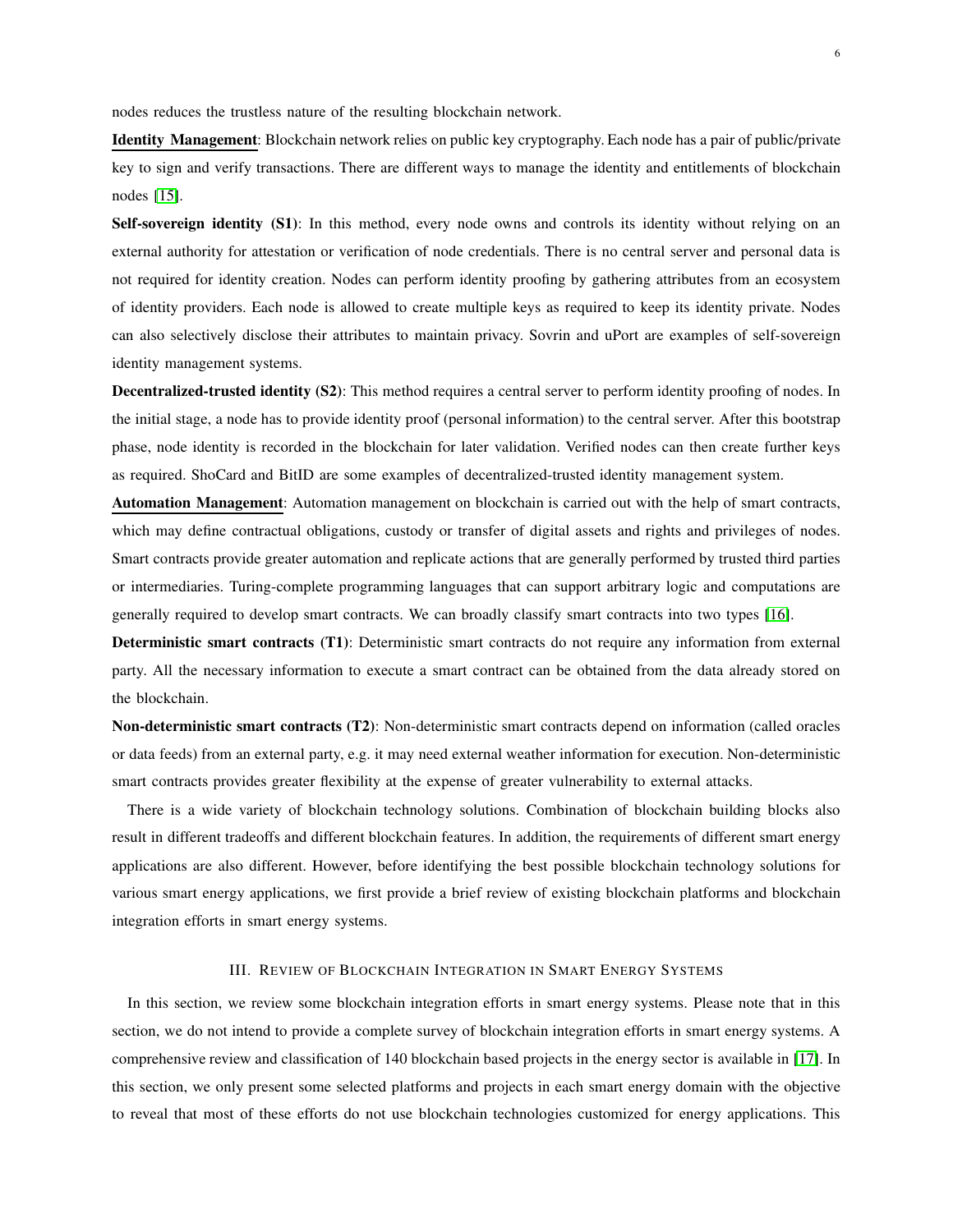review will further facilitate us in the identification of the most suitable blockchain technology solutions according to the requirements of smart energy systems. The contributions of this section are summarized in Table [II](#page-8-0) and Figure [3.](#page-8-1)

# *A. Review of Blockchain Platforms Used in Smart Energy Systems*

Blockchain platforms combine network, data, consensus, identity, and automation management technologies for the creation of blockchain based projects. Blockchain integration in smart energy applications is being carried out either using open-source or proprietary blockchain platforms. Popular open-source platforms include Ethereum, HyperLedger, Tendermint, and Energy web foundation (EWF). Proprietary platforms are developed to suite the requirements of specific applications and sometimes these platforms also develop proprietary management protocols and algorithms. It should be noted that a majority of open-source and proprietary platforms are non-modular [\[22\]](#page-17-15). Ethereum: Ethereum is a generic open source blockchain development platform governed by Ethereum developers and it is widely used for developing blockchain applications for smart energy systems [\[23\]](#page-17-16). This platform was developed for public (N1) blockchain management. However, the open-source code of Ethereum can be easily modified to maintain consortium (N2) and private (N3) networks. Ethereum supports on-chain data management (D1). PoW (C1) consensus algorithm is currently used but there are plans to switch to PoS (C2) algorithm. The platform can support self-sovereign (S1) as well as decentralized-trusted (S2) identity management techniques. Ethereum supports Turing-complete programming languages (Solidity and Serpent), which can be used to create deterministic (T1) as well as non-deterministic (T2) smart contracts.

HyperLedger: HypberLedger is an open-source blockchain development platform supported by The Linux foundation [\[24\]](#page-17-17). This platform can be used to set up consortium (N2) and private (N3) networks. The platform supports onchain data management (D1), and voting-based consensus (C3) algorithms. This platform can support self-sovereign (S1) as well as decentralized trusted (S2) identity management techniques. Turing-complete programming languages such as, Java, Go, Solidity, Fabric and Rust, allow writing deterministic smart contracts (T1). However, support for non-deterministic smart contracts (T2) through oracles is not yet available.

Tendermint: Tendermint is another application oriented framework that can be used to set up public, consortium or a private network of P2P nodes (N1,N2,N3) [\[25\]](#page-17-18). This platform supports on-chain data management (D1) and votingbased (C3) consensus algorithms. This platform can support self-sovereign (S1) as well as decentralized-trusted (S2) identity management techniques. The platform supports various Turing-complete programming languages that currently allows writing deterministic smart contracts (T1).

EWF: EWF blockchain platform is supported by more than 70 companies and its aim is to integrate and accelerate blockchain technology in smart energy systems [\[26\]](#page-17-19). EWF platform is Ethereum-compliant but it is more customized for smart energy applications. EWF platform can be used to set up consortium (N2) and private (N3) networks, supports on chain-data management (D1), and PoAu (C4) consensus algorithm. This platform can support selfsovereign (S1) as well as decentralized-trusted (S2) identity management techniques. Deterministic (T1) and nondeterministic (T2) smart contracts can be developed in Turing complete C and C++ programming languages. Tobalaba, which is the test version of this platform is already available for developers.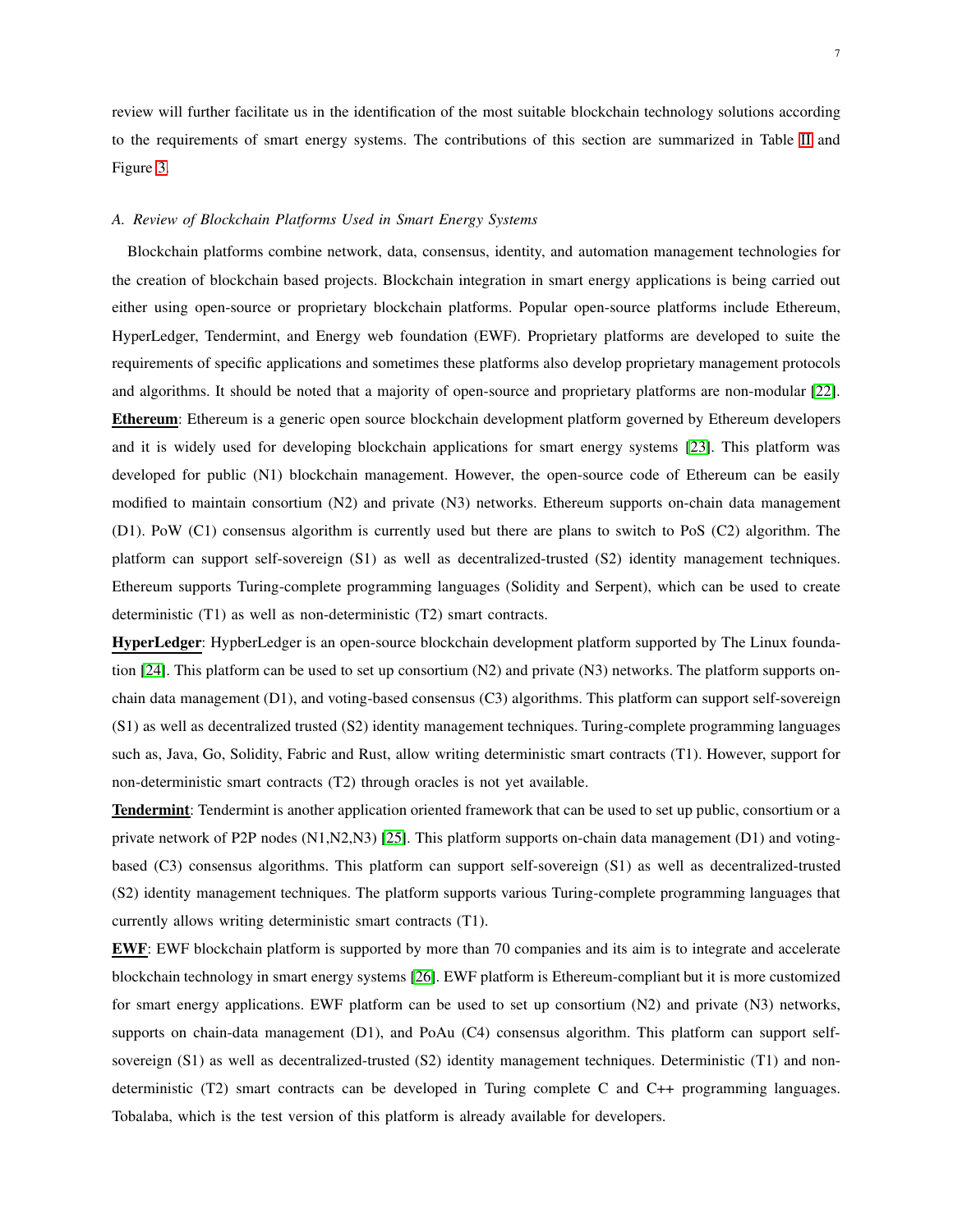Proprietary: Several proprietary blockchain platforms also exist for smart energy applications. For example, Solar Bankers is developing a proprietary consensus algorithm called Obelisk which runs on their Skychain blockchain [\[27\]](#page-17-20). The idea is based on developing a trusted consortium of nodes, which generate and validate data blocks. Similarly, PROSUME is also developing a proprietary blockchain based platform to support a multitude of smart energy applications [\[28\]](#page-17-21).

In Table [II,](#page-8-0) we provide a summary of blockchain technology solutions supported by these platforms.

#### Table II

<span id="page-8-0"></span>REVIEW OF BLOCKCHAIN PLATFORMS USED IN SMART ENERGY SYSTEMS. HERE,  $\checkmark$  is used if platform supports a certain TECHNOLOGY SOLUTION, X IS USED IF IT DOES NOT SUPPORT, WHILE - IS USED TO REPRESENT UNAVAILABLE OR DIVERSE INFORMATION.

|                   | <b>Blockchain Technology Solutions</b> |                |    |                |                |                           |                          |                         |          |                |                   |    |                         |                                          |                    |
|-------------------|----------------------------------------|----------------|----|----------------|----------------|---------------------------|--------------------------|-------------------------|----------|----------------|-------------------|----|-------------------------|------------------------------------------|--------------------|
| <b>Platform</b>   | <b>Network</b>                         |                |    | Data           |                | <b>Consensus</b>          |                          |                         | Identity |                | <b>Automation</b> |    | Projects                |                                          |                    |
|                   | N1                                     | N <sub>2</sub> | N3 | D <sub>1</sub> | D <sub>2</sub> | C1                        | C2                       | CЗ                      | C4       | S <sub>1</sub> | S <sub>2</sub>    | T1 | T <sub>2</sub>          |                                          |                    |
| <b>Ethereum</b>   | √                                      |                |    |                |                |                           |                          | $\overline{\mathbf{x}}$ |          |                |                   |    |                         | Bankymoon, TheSunExchange, Brooklyn      |                    |
|                   |                                        |                |    |                | $\mathbf{A}$   |                           | w                        |                         | х.       |                |                   |    |                         |                                          | Microgrid, NRGCoin |
| HyperLedger       | $\bf{X}$                               |                |    |                | $\mathbf{A}$   |                           | л                        |                         | л.       |                |                   |    | $\overline{\mathbf{X}}$ | Car eWallet, Tennet & Sonnen, SunChain   |                    |
| <b>Tendermint</b> | √                                      |                |    |                | $\mathbf{A}$   | $\boldsymbol{\mathsf{A}}$ | <b>Service</b><br>л      |                         | л.       |                |                   |    | x                       | GridChain, EnerChain, Brooklyn Microgrid |                    |
| <b>EWF</b>        | $\bf{X}$                               |                |    |                |                |                           | <b>Service</b><br>л      | $\mathbf{v}$<br>л       |          |                |                   |    |                         | Slock.it, GridSingularity, Share&Charge  |                    |
| Proprietary       | ۰                                      |                |    | -              |                |                           | $\overline{\phantom{a}}$ |                         |          | -              |                   |    |                         | Nasdaq Linq, Solar Bankers, PROSUME      |                    |

#### *B. Review of Blockchain Based Smart Energy Projects*

We review blockchain based smart energy projects in four smart energy domains, which include SI, ET, GI, and EM. These domains are broad and cover several interesting and useful applications. The list of domains and considered applications in each domain are presented in Figure [3.](#page-8-1) A short notation for each application is also introduced for further use in the paper. For example, SI-1 notation is used for automated metering infrastructure (AMI) application. The scenario in Figure [1](#page-1-0) represents ET-2 application, while that in Figure [2](#page-2-0) represents EM-3 application.



<span id="page-8-1"></span>Figure 3. Smart energy system domains and applications.

Due to space limitations, in the following, we only discuss few representative projects in each domain. Further details of these projects can be found in [\[17\]](#page-17-7), [\[20\]](#page-17-10), [\[29\]](#page-17-22), [\[30\]](#page-17-23) and references therein.

# Blockchain Projects in SI Domain: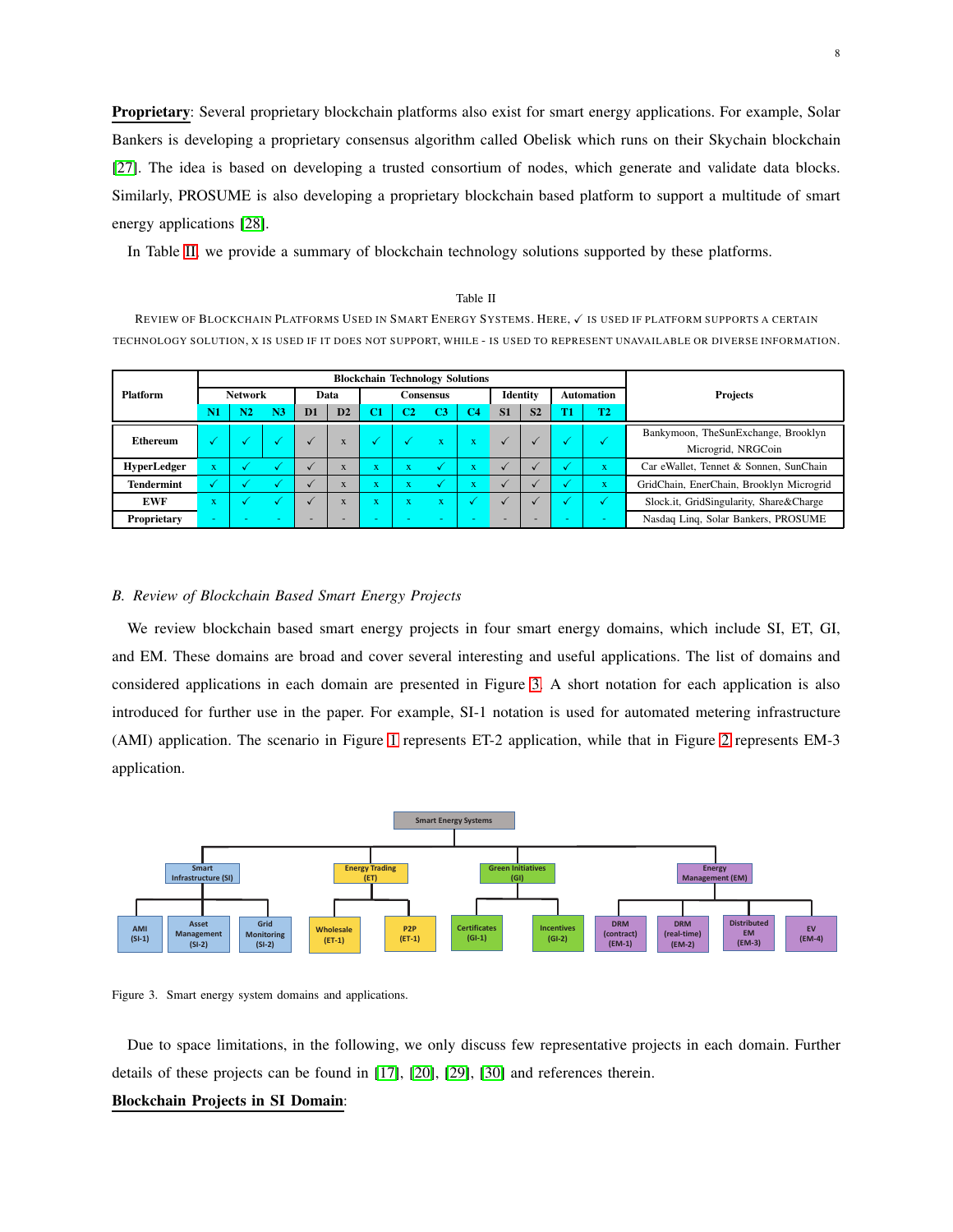Bankymoon: This project is related to AMI SI-1 application. Smart meters compute and communicate energy consumption of an industrial or residential building at regular intervals for billing automation and reduction of electricity theft incidents [\[31\]](#page-17-24), [\[32\]](#page-17-25). However, in Bankymoon project, blockchain enabled smart meters are being developed and experimented in order to further automate financial transactions. These meters can be loaded with cryptocurrencies and payments can be settled in real-time through smart contracts. This project is being developed using Ethereum platform.

TheSunExchange: This project is related to asset management SI-2 application. High initial costs of RES technologies could become a barrier in taking communities off-grid. However, this issue may be resolved by creating shared assets in smart energy systems e.g., by purchasing solar PVs through crowd-funding [\[33\]](#page-17-26). The SunExchange project allows users to purchase solar panels and lease them to earn passive income. Blockchain integration enables transparent management of assets as well as the management of solar energy produced by these assets. Therefore, this project can be also be classified as an example of example of EM-3 application, which is related to distributed EM.

GridChain (PONTON): This project is related to power grid monitoring SI-3 application. In power grids, IoT sensors in the transmission and distribution systems facilitate monitoring of grid parameters in order to automate fault diagnosis and to maintain power-balance for grid stability [\[34\]](#page-17-27). Blockchain integration can further help in achieving transparency and fixing liability. In this context, the objective of GridChain project developed by PONTON is to enable real-time power balance and congestion management by providing coordination between various grid entities. This project can also be classified as an example of real-time DRM application (EM-2).

### Blockchain Projects in ET Domain:

EnerChain (PONTON): This project deals with wholesale energy trading ET-1 application. The integration of blockchain in energy trading applications achieves greater transparency and automation. EnerChain project is also developed by PONTON to enable wholesale energy trading in European regional power markets. The project aims to offer wholesale energy trading solutions in different time frames such as, day-ahead, monthly, quarterly, and yearly.

Brooklyn Microgrid: This project is related to P2P energy trading ET-2 application, which is shown in Figure [1.](#page-1-0) In smart energy systems, prosumers can engage in decentralized energy trading activities where they can directly trade energy with other prosumers or consumers [\[35\]](#page-18-0), [\[36\]](#page-18-1). Brooklyn Microgrid project is an example of real-world development of blockchain based P2P energy trading solution. In this project, prosumers can directly sell their surplus energy to their neighbors (without needing any brokers or intermediaries), energy transactions are recorded on blockchain, and payments are settled automatically through smart contracts.

# Blockchain Projects in GI Domain:

Nasdaq Linq: This project is related to the management and trading of green certificates and carbon credits GI-1 application. To encourage RES uptake, several countries and states issue green certificates and carbon credits [\[7\]](#page-17-0), which can also be traded. However, with greater integration of RES in power grids, management of these certificates is becoming challenging. In this context, Nasdaq Linq project aims to bring efficiency, quick verification, and elimination of paper records for green certificate management through the integration of blockchain. This project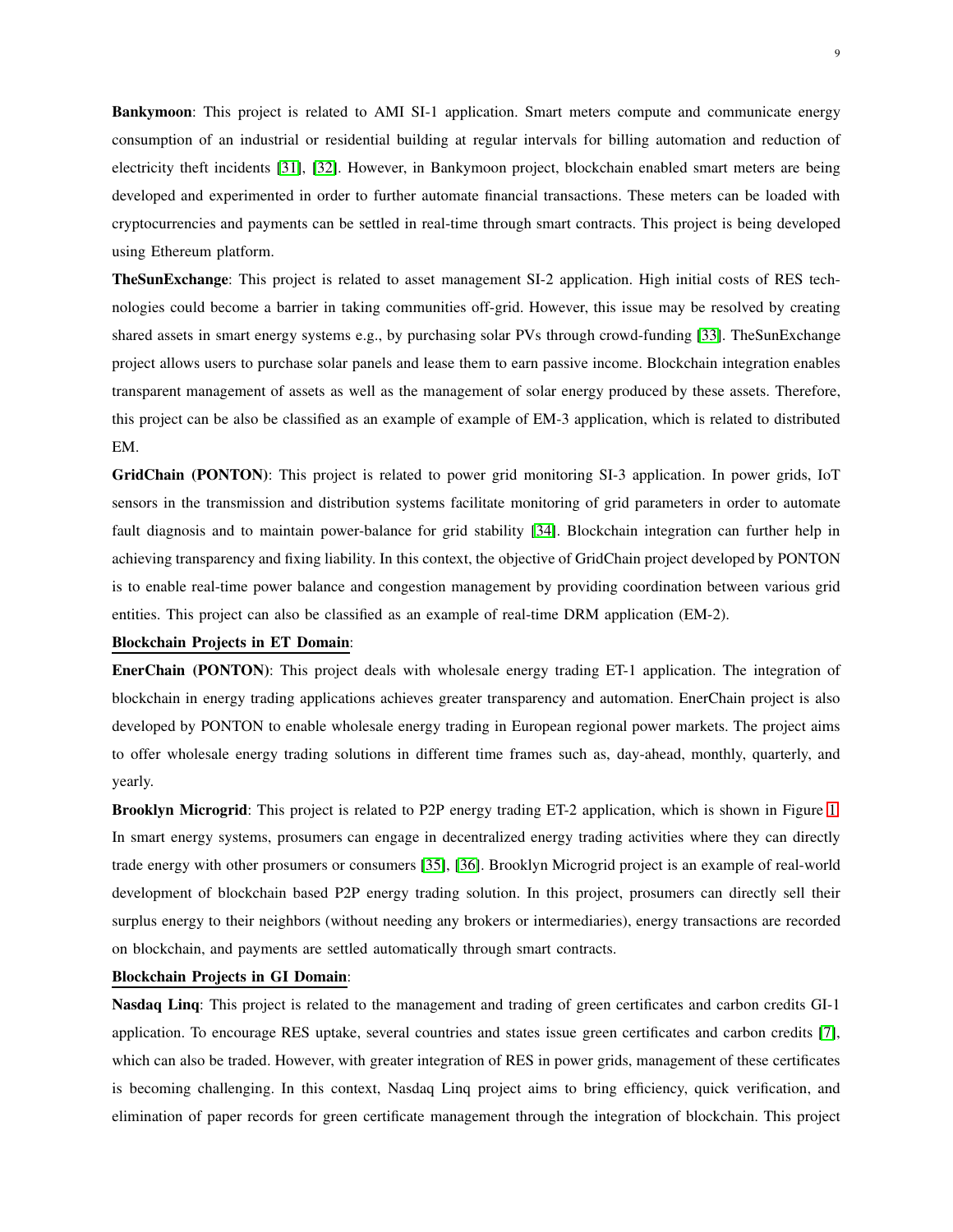is being developed using proprietary platform.

NRGcoin: This project is related to the management of incentives for green behavior GI-2 application. In this project, NRGcoins are given as a reward to incentivize local production and consumption of green energy. It should be noted that 1 NRGcoin is equivalent to 1kWh energy. The use of virtual currency in this project creates additional value around their blockchain. However, unlike Bitcoin, these coins are not mined but are issued by the blockchain developers. The smart contract framework of this project is based on Ethereum platform.

Blockchain Projects in EM Domain: DRM is an important concept in smart energy grids. However, blockchain based projects for EM-1 and EM-2 applications are relatively rare.

Key2Energy: This project is related to distributed energy management EM-3 application. In this project, blockchain is used for energy management in multi-apartment houses. The objective is to maximize the profit of each house by selling PV energy and minimizing the energy cost of shared facilities in the building. Platform details of this project are not available.

Car eWallet: Number of EVs with batteries is increasing. Due to mobility, management of EVs and their energy consumption becomes quite challenging [\[37\]](#page-18-2). Car eWallet project is related to EV EM-4 application. This project provides a blockchain based solution for car sharing, car rental, and EV charging. The project also allows automatic processing of payments.

In Table [II,](#page-8-0) blockchain platforms used for these projects are also identified. It should be noted that several blockchain platforms (except EWF) are not exclusively developed for smart energy applications. Therefore, the embedded technology options in these platforms are also not entirely suitable for these applications. For example, a large number of projects use Ethereum, which embeds computing-intensive PoW algorithm. Similarly, several platforms lack capabilities to support off-chain data management as well as non-deterministic smart contract management. It is also important to note that most of the blockchain based smart energy projects are still in the development or trial phases, while real-world implementations are rare. In this context, in order to guide further research and development in this field, there is a need to identify appropriate blockchain technology solutions according to the requirements of smart energy systems. In the next section, we discuss these requirements and accordingly identify appropriate choice of blockchain technology solutions for various applications.

# <span id="page-10-0"></span>IV. APPROPRIATE CHOICE OF BLOCKCHAIN TECHNOLOGIES ACCORDING TO THE SMART ENERGY SYSTEM REQUIREMENTS

We first discuss suitable blockchain technology solutions according to the requirements of smart energy systems followed by the customization of these solutions for various applications. We summarize the key contributions of this section in Tables [III](#page-13-0) and [IV.](#page-15-0)

# *A. Suitable Blockchain Technology Solutions According to Smart Energy System Requirements*

We first discuss a total of sixteen requirements (R1-R16) in four different categories, which are applicable to a broad selection of smart energy applications listed in Figure [3](#page-8-1) and to the scenarios depicted in Figures [1](#page-1-0) and [2.](#page-2-0) Decentralization & Trust Requirements: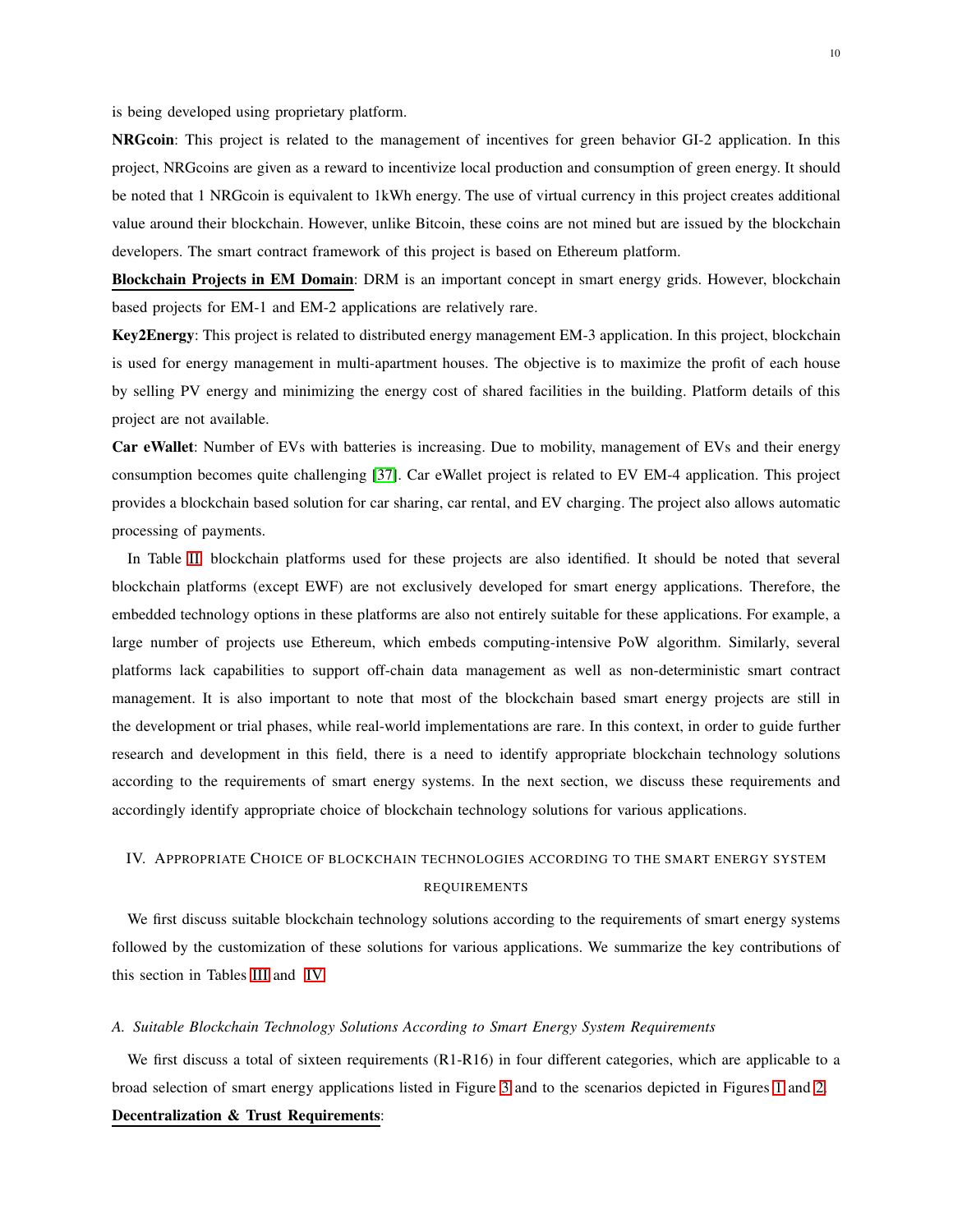Decentralization (R1): Due to the inclusion of RES and mobile loads (EVs), the architecture of smart energy systems is becoming decentralized. Efficient implementation of various applications in different domains requires decentralized networking and control.

Conflict Resolution Mechanism (R2): Smart energy domains involve interaction between multiple non-trusting nodes. Some mechanisms (entities or technologies) are therefore required to mediate between nodes in order to resolve conflicts.

Intermediaries (R3): In several smart energy applications, intermediaries are required to support the activities of principal players. The role of intermediaries arise due to operational and technological limitations of the principal players. For example, financial transactions between consumers and generators are mostly settled through banks. Similarly, brokers or energy trading platforms are required to match the buying and selling requirements of generators and consumers.

Non-repudiability (R4): Non-repudiability refers to the availability of irrefutable proof of who performed a certain action even if the nodes are not cooperating. In smart energy domains, non-repudiability is required to establish liability.

# Data Management Requirements

Tamper-proof record keeping (R5): Recording, trading and transportation of electricity, assets, and other resources is involved in various smart energy systems. It is also important to note that in several situations electricity flow occurs almost immediately while financial settlements are carried out later. Therefore, it becomes important to store data in a tamper-proof manner.

**Data correction & erasure (R6)**: In the event of malfunction, hacking, or tampering of sensors or equipment, wrong data could get recorded. If such events are detected or reported, data correction or data erasure becomes essential. With increased automation, all the smart energy domains require a certain ability to correct and erase such erroneous data.

Data Backup (R7): Data loss can create inconvenience, disruption and financial loss. Similarly, data storage and retrieval from a single database also requires permanent availability of the data hosting node. Thus, a single point of failure is created in centralized systems. Data collected in various smart energy systems domains is often critical and important and therefore requires adequate backup to ensure smooth operations.

Privacy Protection (R8): In various smart energy systems there is a high requirement to keep data and node identity private. For example, smart meter data reveals private information about the habits, schedule and behavior of users. Security Requirements:

Authentication (R9): Authentication is concerned with determining the identity of a node in the system in order to block unauthorized access. A node can be authenticated through its unique credentials in the system (e.g., public key, address, name). Smart energy systems often involve critical data and infrastructure. Therefore, authentication is always required in all the smart energy domains.

Authorization (R10): Authorization deals with managing access and privileges of various nodes in the network. In smart energy systems, nodes have different roles and therefore require different authorization in different applications.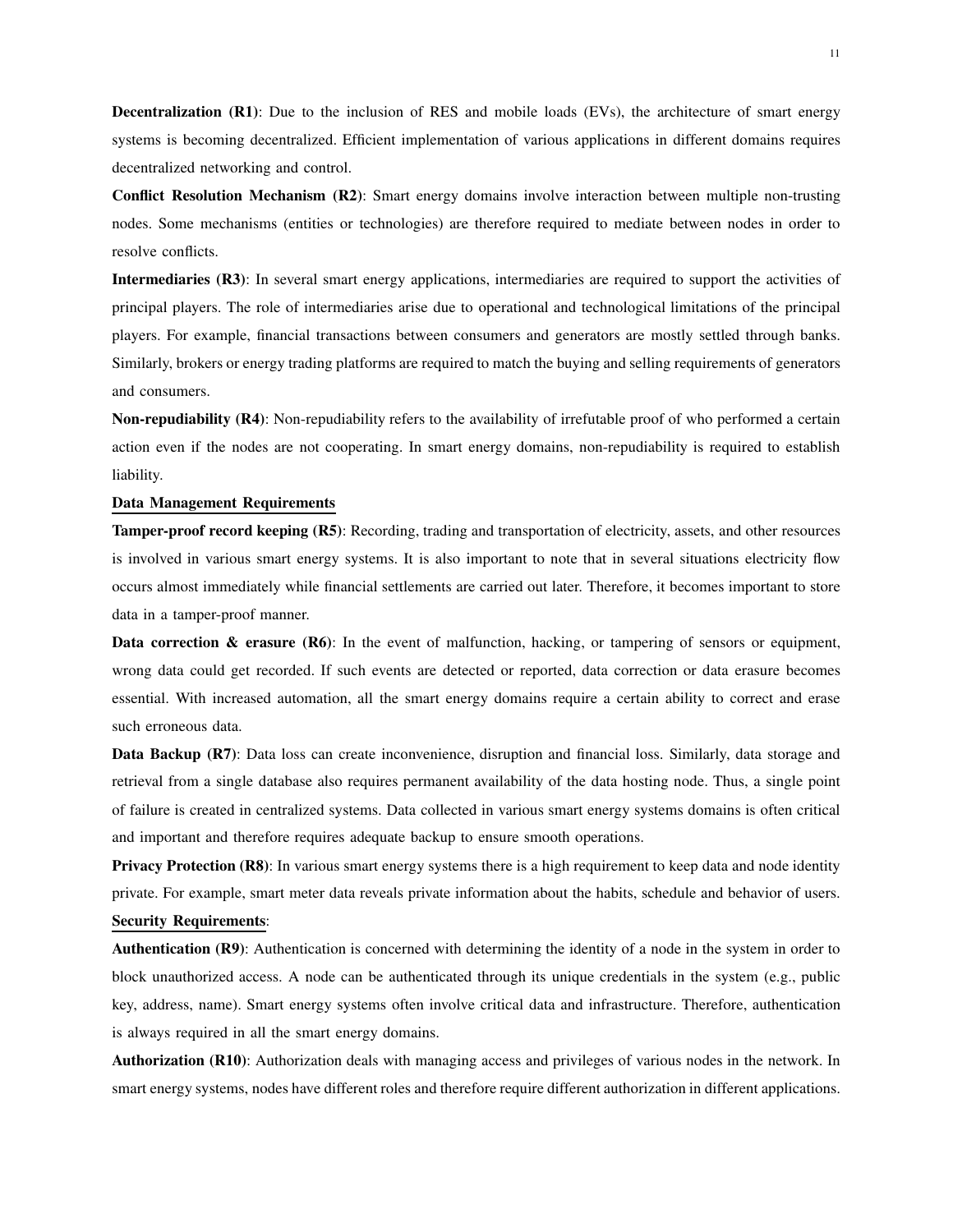In addition, there is also a certain role of regulatory bodies and government agencies. Therefore, appropriate authorization and detecting any violations of privileges and rights is required in such systems.

Data Integrity (R11): Data integrity refers to the detection of unauthorized changes in data. Decentralized architecture requires large number of critical messages exchanged between various nodes and data integrity violations can result in safety problems or harmful attacks on the critical infrastructure.

Auditability (R12): Auditability is concerned with the ability to reconstruct complete history of certain event or action from the historical records. In smart energy systems, auditability is required to fix liability in case of malfunctions or conflicts or to safeguard commercial and financial interests or to fulfill regulatory requirements.

#### Scalability Requirements:

Throughput (R13): In smart energy systems, a single node often produces a small amount of data. However, a large number of nodes are involved to build meaningful applications. If the data requirements of a single node is considered as a single transaction then a large number of transactions happen every second. Therefore, smart energy systems require high data throughout.

Latency (R14): Smart energy applications require low latency in order to ensure smooth monitoring, control and operation of appliances, equipment and processes. Latency of some critical applications e.g., required for grid stabilization, is only few ms.

Process Automation (R15): Smart energy systems are built on the promise of making RES integration, energy transportation and energy trading more efficient. This can be achieved through increased process automation resulting in the reduction in human intervention and simplification of legacy procedures.

Cost (R16): Smart energy systems integrate novel technologies and new equipment (smart meters, sensors, etc.), which help reduce various operating costs. However, high upfront costs due to equipment replacement or technology up-gradation is a major barrier in the adoption of various concepts. In this context, all the smart energy domains can benefit from cost reductions.

Based on these requirements, we can now determine the suitability of blockchain technology solutions for various smart energy systems and applications. The suitability analysis is presented in Table [III.](#page-13-0) This analysis is carried out by matching the features, advantages and disadvantages of various blockchain technology solutions discussed in Section [II](#page-3-0) with smart energy system requirements. Based on this analysis, consortium (N2) and private (N3) network management emerge as more suitable options for such systems. Off-chain data management (D2) can also fulfill more requirements as compared to on-chain data management technique. Similarly authority-based consensus management (C4) is the best consensus algorithm for smart energy systems, while self-sovereign identity management (S1) and deterministic smart contracts (T1) can fulfill more requirements. This analysis enables quick identification of appropriate blockchain technology solutions for smart energy systems. However, different smart energy applications, such as, P2P energy trading and distributed green energy management (as shown in Figures [1](#page-1-0) and [2\)](#page-2-0) also have slightly different requirements. Hence, there is also a further need to customize blockchain technology solutions for various smart energy applications.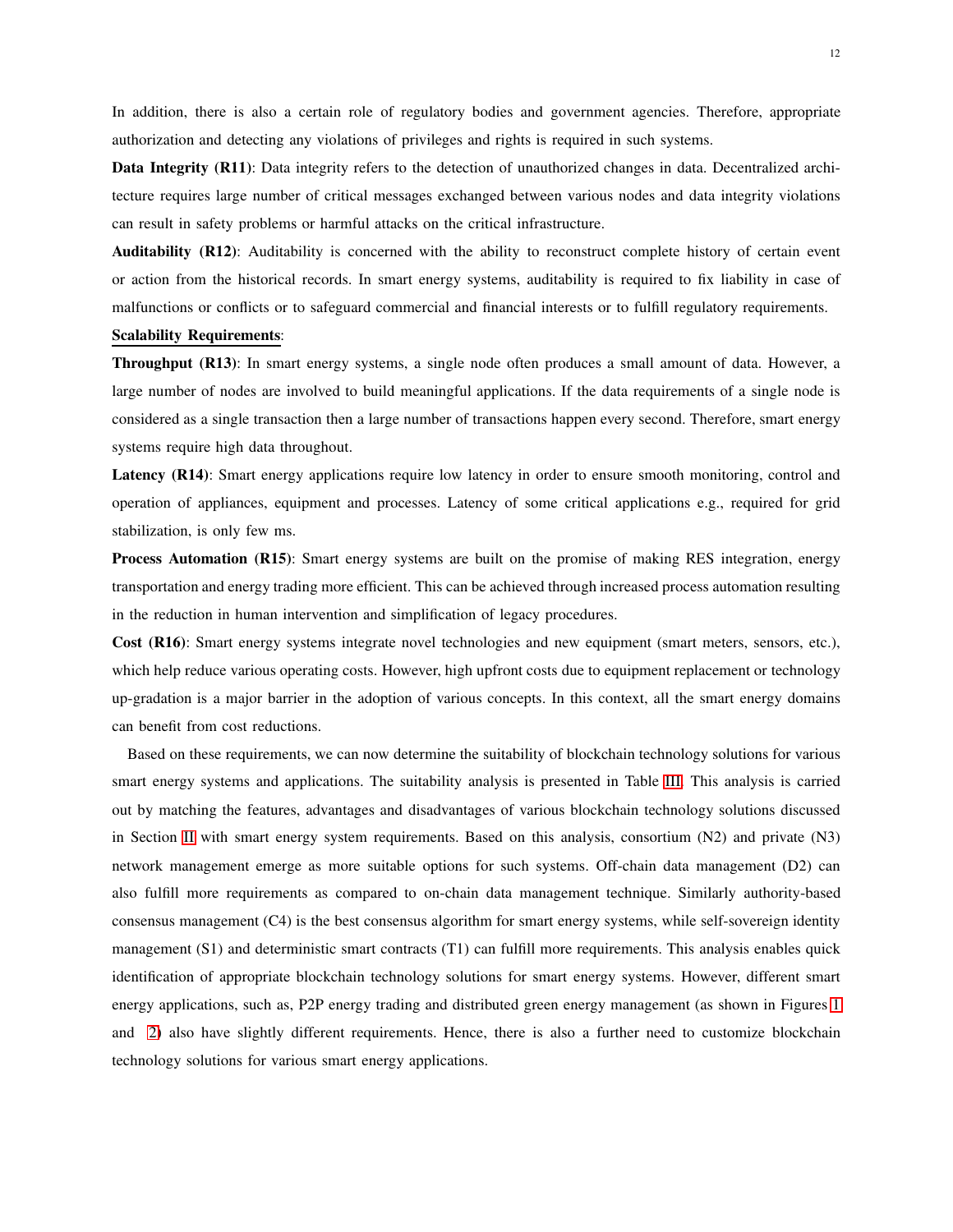#### Table III

# <span id="page-13-0"></span>SUITABILITY OF BLOCKCHAIN TECHNOLOGY SOLUTIONS IN FULFILLING SMART ENERGY SYSTEMS REQUIREMENTS. HERE,  $\checkmark$  is used if BLOCKCHAIN TECHNOLOGY IS SUITABLE, X IS USED IF IT IS NOT SUITABLE AND - IS USED IF IT IS UNCONCERNED.

|                         |                                           | <b>Blockchain Technology Solutions</b> |    |              |                |              |              |                  |                |                |              |                   |                      |                |
|-------------------------|-------------------------------------------|----------------------------------------|----|--------------|----------------|--------------|--------------|------------------|----------------|----------------|--------------|-------------------|----------------------|----------------|
| Category                | Requirement                               | <b>Network</b>                         |    | Data         |                |              |              | <b>Consensus</b> |                | Identity       |              | <b>Automation</b> |                      |                |
|                         |                                           |                                        | N2 | N3           | D <sub>1</sub> | D2           | C1           | C <sub>2</sub>   | C <sub>3</sub> | C <sub>4</sub> | S1           | S <sub>2</sub>    | T <sub>1</sub>       | T <sub>2</sub> |
|                         | <b>Decentralization (R1)</b>              | ✓                                      | ✓  | √            |                |              | √            | ✔                | √              | √              | $\checkmark$ | $\mathbf{x}$      |                      |                |
| <b>Decentralization</b> | <b>Conflict Resolution Mechanism (R2)</b> | $\mathbf x$                            | ✓  | √            | ٠              | ٠            | √            | ✓                | $\sqrt{2}$     | √              | $\mathbf{x}$ | $\checkmark$      | √                    |                |
| & Trust                 | Intermediaries (R3)                       |                                        |    | $\sim$       | -              |              | $\sim$       |                  |                |                | ۰            | ٠                 | $\ddot{\phantom{0}}$ |                |
|                         | Non-repudiability (R4)                    | $\sim$                                 |    | $\sim$       | ✓              | ✓            | √            | ✓                | ✔              | √              | ✓            | $\checkmark$      | $\ddot{\phantom{0}}$ | √              |
| Data<br>Management      | Tamper-proof records (R5)                 |                                        |    | $\sim$       | $\checkmark$   | $\mathbf{x}$ | √            | $\bullet$        | √              | X              | ٠            |                   |                      |                |
|                         | Data correction & erasure (R6)            | $\mathbf x$                            | ✓  | ✓            | ۰              | ٠            | $\bf{x}$     | $\mathbf{x}$     | $\mathbf x$    | √              | ٠            |                   |                      |                |
|                         | Data Backup (R7)                          | √                                      | √  | √            | $\checkmark$   | $\checkmark$ | $\sim$       | ٠                | ٠              |                | ٠            | ۰                 |                      |                |
|                         | <b>Privacy Protection (R8)</b>            | $\mathbf{x}$                           |    | √            | $\mathbf{x}$   |              | $\mathbf{x}$ | $\mathbf{x}$     | $\mathbf{x}$   | $\checkmark$   | ✓            | $\mathbf{x}$      |                      |                |
| <b>Security</b>         | <b>Authentication (R9)</b>                | $\mathbf x$                            | ✓  | ✓            |                |              |              |                  |                |                | ✓            | ✓                 |                      |                |
|                         | <b>Authorization (R10)</b>                | $\bf{x}$                               | √  | $\checkmark$ | -              | ۰            | $\sim$       |                  | ۰              | √              | $\checkmark$ | $\checkmark$      | √                    |                |
|                         | Data Integrity (R11)                      | $\sim$                                 |    | $\sim$       | -              | ٠            | $\sim$       | $\sim$           | ۰              |                | ✓            | $\checkmark$      | M                    | $\bf{x}$       |
|                         | <b>Auditability (R12)</b>                 |                                        |    | $\sim$       | ✓              | ✓            | ۰.           | $\sim$           |                |                | ✓            | √                 | M                    | √              |
| <b>Scalability</b>      | Throughput (R13)                          |                                        |    | $\sim$       | $\mathbf{x}$   | ✓            | $\mathbf{x}$ | $\bullet$        | $\mathbf{x}$   |                | ٠            | ٠                 | $\bf{x}$             | $\mathbf{x}$   |
|                         | Latency (R14)                             | $\sim$                                 | ٠  | $\sim$       | √              | $\mathbf{x}$ | $\bf{x}$     | ✔                | $\mathbf{x}$   | √              | ٠            |                   |                      |                |
|                         | <b>Process Automation (R15)</b>           | √                                      | v  | √            | -              | ۰            | √            | ✓                | √              |                | ✓            | $\checkmark$      | Ñ                    |                |
|                         | Cost(R16)                                 | $\bf{x}$                               |    | √            | $\mathbf{x}$   |              | $\bf{x}$     | ✔                |                |                | ✓            | X                 |                      |                |

# *B. Customization of Blockchain Technology Solutions for Various Smart Energy Applications*

Requirements of smart energy applications differ from each other, which necessitate further customization of blockchain technology solutions. For example, some applications require low latency, some require high privacy protection, etc., [\[38\]](#page-18-3), [\[39\]](#page-18-4). In this subsection, we further identify appropriate blockchain technology solutions for various smart energy applications shown in Figure [3.](#page-8-1) The discussion below is also summarized in Table [IV.](#page-15-0)

SI domain: AMI SI-1 application has relatively relaxed latency and throughput requirements. For this application, consortium (N2) and private (N3) network management techniques can be used. Private network management is preferred if data is directly handled by the utility. Since smart meters are resource constrained nodes, offchain data management (D2) technique is more suitable. For consensus management, PoS (C2) and PoAu (C4) algorithms are better options. This application requires high privacy protection. However, because of regulatory and registration requirements of smart meter with utility company, self-sovereign identity (S1) management cannot be used. Instead decentralized-trusted identity (S2) management is a more suitable option. Moreover, necessary automation, if required, can be managed with the help of deterministic smart contracts (T1). Asset management SI-2 application has relatively low privacy and throughput requirements. For this application, choice of network, data, consensus, and automation management is the same as SI-1. For managing shared RES, PoS (C2) is more suitable option. However, when there are low latency requirements, PoAu (C4) algorithm is more preferable. For identity management, self-sovereign (S1) as well as decentralized-trusted identity (S2) management are suitable. However, if Know Your Customer (KYC) requirements are not applicable then self-sovereign (S1) technique can also be used. Grid monitoring application has extremely stringent latency requirements (few ms). For this application, network, data, identity, and automation management options are the same as identified for SI-1 application. However,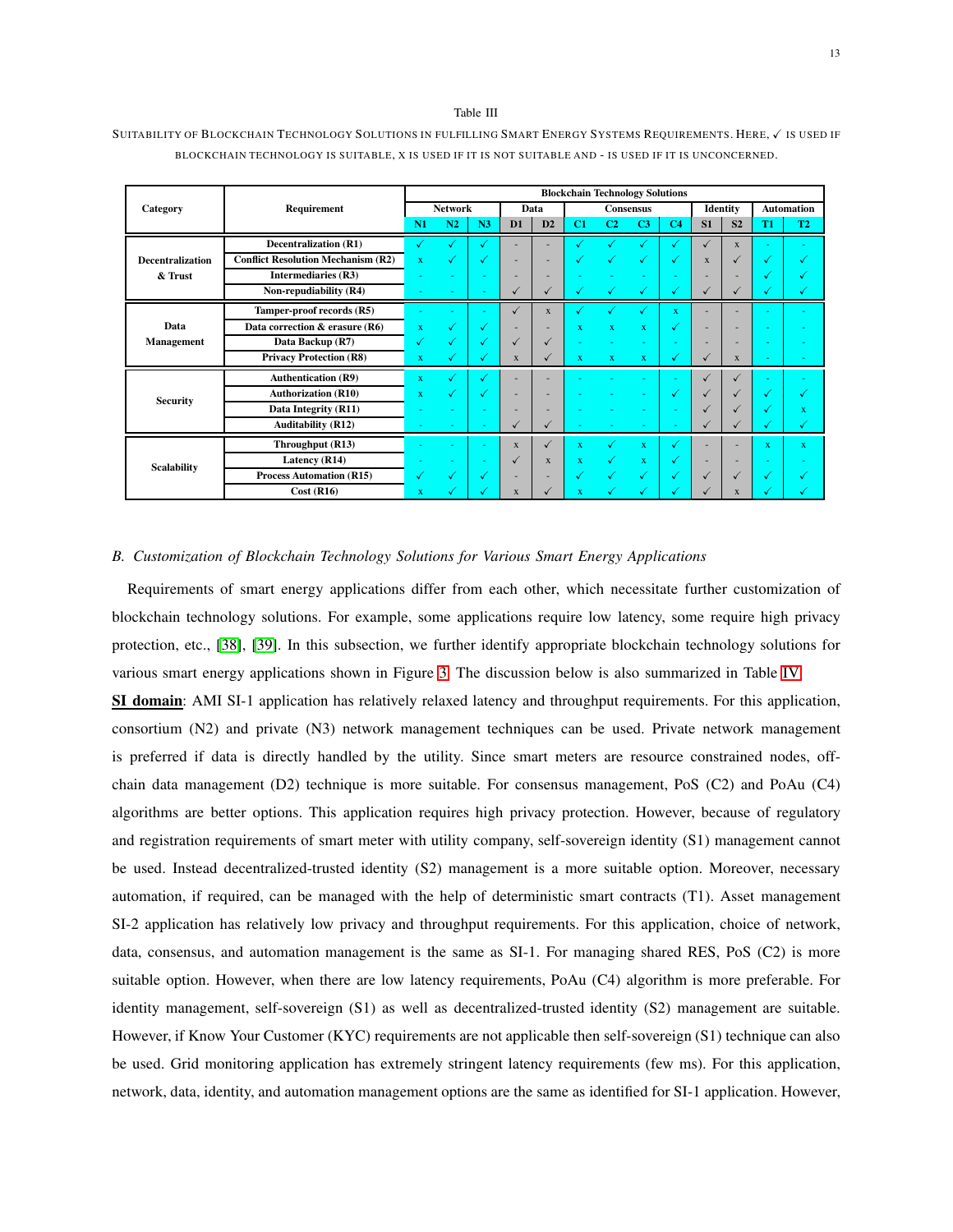due to extremely low latency requirements, only PoAu (C4) is a suitable consensus management solution for this application. However, even this algorithm can fail to meet the required performance.

ET domain: Wholesale energy trading application has relatively low privacy requirements, therefore, public and consortium network management techniques (N1,N2) are more suitable. N1 should be used if trading platform is being developed across multiple regional markets. For more localized P2P energy trading ET-2 application, only consortium network management technique (N2) is suitable. For both the applications, off-chain data management (D2) technique is more suitable. For consensus, all the options are suitable for ET-1. For ET-2, PoW (C1) should be avoided because it is more resource-intensive. PoAu (C4) algorithm should also be avoided for ET-2 application because it requires trusted nodes in the network and dilutes the trustless feature of blockchain. Both the identity management schemes may be used for ET-1 and ET-2. Similarly, for both the applications, the choice between deterministic and non-deterministic smart contracts (T1,T2) can be made based on the availability of information inside or outside the network for the execution of smart contracts. With this information, the required ingredients to build the best blockchain for P2P energy trading scenario depicted in Figure [1](#page-1-0) can be easily identified.

GI domain: Privacy requirements of green certificates GI-1 applications are less stringent. Suitable blockchain technology solutions for this application are the same as we identified for ET-1 application. For behavior incentives GI-2 application with less stringent latency and throughput requirements, the choice of network, data, identity and automation management is the same as identified for SI-1 application. However, for consensus, voting-based (C3) technique can be used if there are limited number of nodes in the network and and PoAu (C4) techniques can also be adopted to conserve resources.

EM domain: For contract-based DRM EM-1 application, suitable technology options are the same as identified for SI-1 application. However, for real-time DRM EM-2 application, due to extremely low latency requirements, only PoAu (C4) algorithm is more suitable choice, while all other options remain the same as identified for EM-1. For distributed energy management EM-3 application, suitable technology options for network, data, identity, and automation management are the same as we identified for ET-2 application. However, for this application, due to relatively low latency requirements, PoS (C2) and PoAu (C4) techniques are more suitable for consensus management. Finally, suitable technology options for EV EM-4 application are the same as identified for ET-2 application except that for EM-4 we can also use PoAu (C4) algorithm to conserve resources.

#### V. BLOCKCHAIN TECHNOLOGY GAPS FOR SMART ENERGY SYSTEMS

<span id="page-14-0"></span>Blockchain is still evolving and there are several technology gaps, which could limit its adaptation in smart energy systems. Below we discuss some blockchain technology gaps for smart energy systems.

Network management: Management of blockchain network requires appropriate protocols and algorithms. These protocols are required for transaction forwarding, data dissemination, node discovery, maintaining a list of misbehaving nodes, and limit on number of peer connections. The performance of these protocols has a direct impact on latency, throughput, and speed of transaction processing. In this context, there is a need to develop delay-aware, security-aware, privacy-aware, and scalable network management protocols for blockchain integration in smart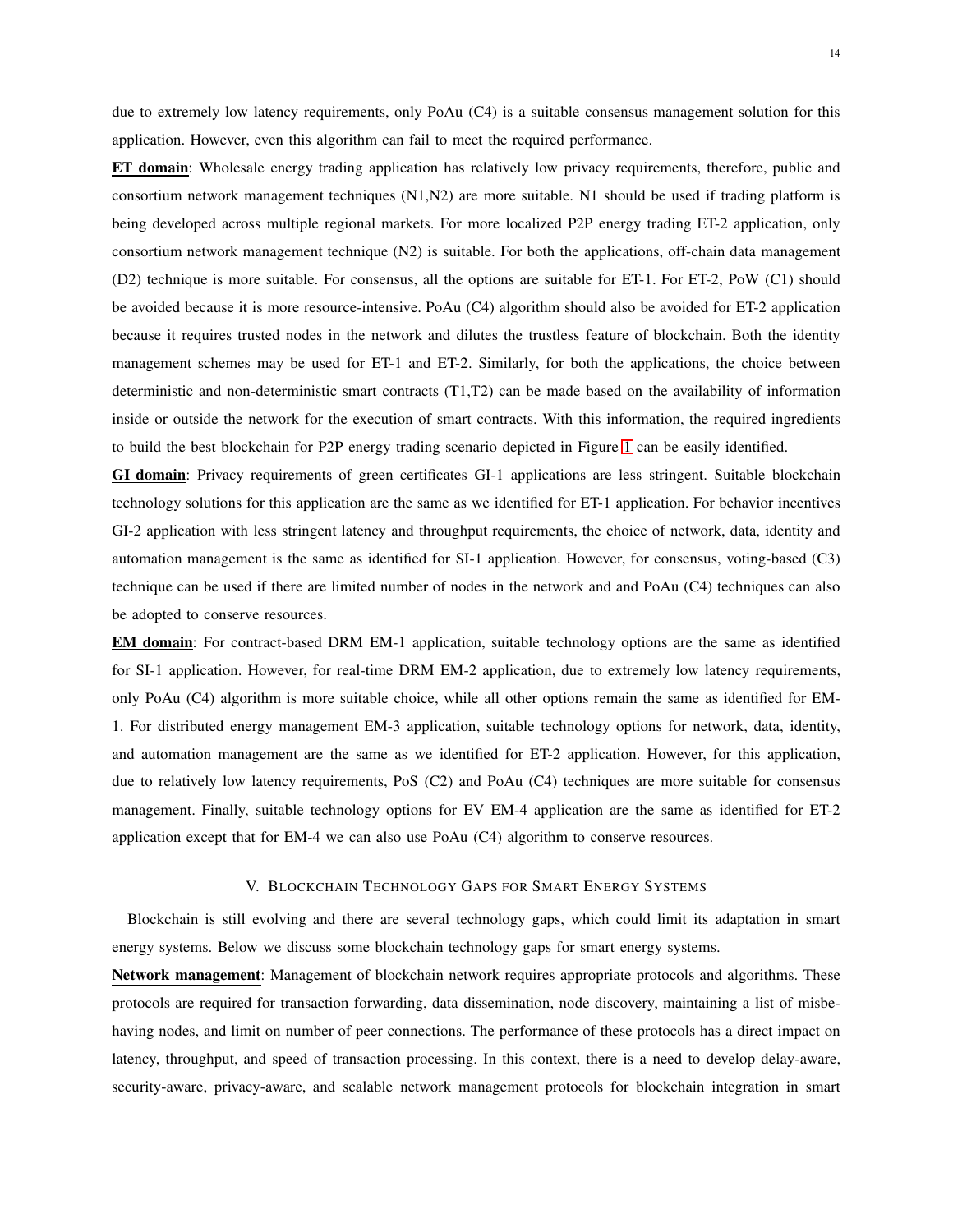Table IV BLOCKCHAIN CUSTOMIZATION FOR VARIOUS SMART ENERGY APPLICATIONS.

<span id="page-15-0"></span>

| <b>Domain</b> | <b>Application</b>                | <b>Blockchain Technology Options</b>                             | <b>Remarks</b>                                                                                                    |  |  |  |  |  |
|---------------|-----------------------------------|------------------------------------------------------------------|-------------------------------------------------------------------------------------------------------------------|--|--|--|--|--|
|               | $AMI(SI-1)$                       | (N2,N3), (D2), (C2,C4), (S2), (T1)                               | Blockchain integration is more suitable in new smart meter roll out programs.                                     |  |  |  |  |  |
| <b>SI</b>     | Asset management<br>$(SI-2)$      | (N2,N3), (D2), (C2,C4), (S1,S2), (T1)                            | Blockchain integration is more suitable to track shared or crowd-funded RES assets.                               |  |  |  |  |  |
|               | Grid monitoring<br>$(SI-3)$       | (N2,N3), (D2), (C4), (S2), (T1)                                  | Latency requirements are few ms, even PoAu (C4) might not be able to fulfill these<br>requirements.               |  |  |  |  |  |
| ET            | <b>Wholesale (ET-1)</b>           | $(N1,N2)$ , $(D2)$ , $(C1, C2, C3, C4)$ , $(S1,S2)$ ,<br>(T1,T2) | Blockchain integration can eliminate existing brokers but initial implementation costs<br>could be high.          |  |  |  |  |  |
|               | $P2P$ (ET-2)                      | $(N2), (D2), (C2, C3), (S1, S2), (T1, T2)$                       | High potential of blockchain integration due to localized nature and lack of P2P trading<br>platforms.            |  |  |  |  |  |
| <b>GI</b>     | Certificates (GI-1)               | $(N1,N2), (D2), (C1,C2,C3,C4), (S1,S2),$<br>(T1)                 | Blockchain integration can eliminate existing brokers but initial implementation costs<br>could be high.          |  |  |  |  |  |
|               | Incentives (GI-2)                 | (N2,N3), (D2), (C3,C4), (S2), (T1)                               | N3 can also be established if all users belong to same utility company.                                           |  |  |  |  |  |
|               | DRM (contract)<br>$(EM-1)$        | (N2,N3), (D2), (C2,C4), (S2), (T1)                               | C <sub>2</sub> to be avoided if stake of node is low, while S <sub>2</sub> is listed due to KYC requirements.     |  |  |  |  |  |
| EM            | DRM (real-time)<br>$(EM-2)$       | (N2,N3), (D2), (C4), (S2), (T1)                                  | Latency requirements are few sec, even PoAu $(C4)$ might not be able to fulfill these<br>requirements.            |  |  |  |  |  |
|               | <b>Distributed EM</b><br>$(EM-3)$ | $(N2), (D2), (C2, C4), (S1, S2), (T1, T2)$                       | T <sub>2</sub> if external weather information is needed.                                                         |  |  |  |  |  |
|               | $EV$ (EM-4)                       | $(N2), (D2), (C2, C3, C4), (S1, S2), (T1, T2)$                   | C <sub>2</sub> or C <sub>3</sub> can also be used if they reduce costs. High potential of blockchain integration. |  |  |  |  |  |

energy systems. Moreover, the protocols must also provide flexible parameters in order to achieve various tradeoffs according to latency and throughput requirements of smart energy applications.

Data management: Implementation of off-chain data management, which is mostly required for resource constrained nodes in smart energy systems is more challenging as it requires synchronization and availability of conventional databases. In this context, determination of optimal amount of data that should be kept on-chain and off-chain for various applications is important. Storage of off-chain data in tamper-proof manner is also challenging. Furthermore, data models and database schema can also vary across different organizations or applications. Novel techniques for handling multiple types of data models, database schema, and query processing on blockchain are also required.

Consensus management: PoAu algorithm is the fastest consensus management algorithm. However, the latency and throughput requirements of some applications are extremely stringent (in ms), and even PoAu may fail to fulfill those requirements. There is a clear need for further improvements in the consensus management techniques for smart energy applications. For example, the use of implicit consensus proposed in [\[40\]](#page-18-5) maybe explored.

Identity management: In several smart energy applications, due to KYC requirements enforced by the regulator, decentralized-trusted identity scheme has to be used. This scheme has less advantages as compared to more private self-sovereign identity management scheme. Recovering compromised identities can also become a challenge in some smart energy systems particularly for nodes with private or critical data.

Automation management: Security of smart contract is critical because if a smart contract is not well-written and secure, it may be hacked or invoked under different circumstances that may not represent the actual intention of the original programmer. Non-deterministic smart contract management presents even a bigger security challenge. Smart energy applications involving critical data and industrial infrastructure necessitate appropriate programs and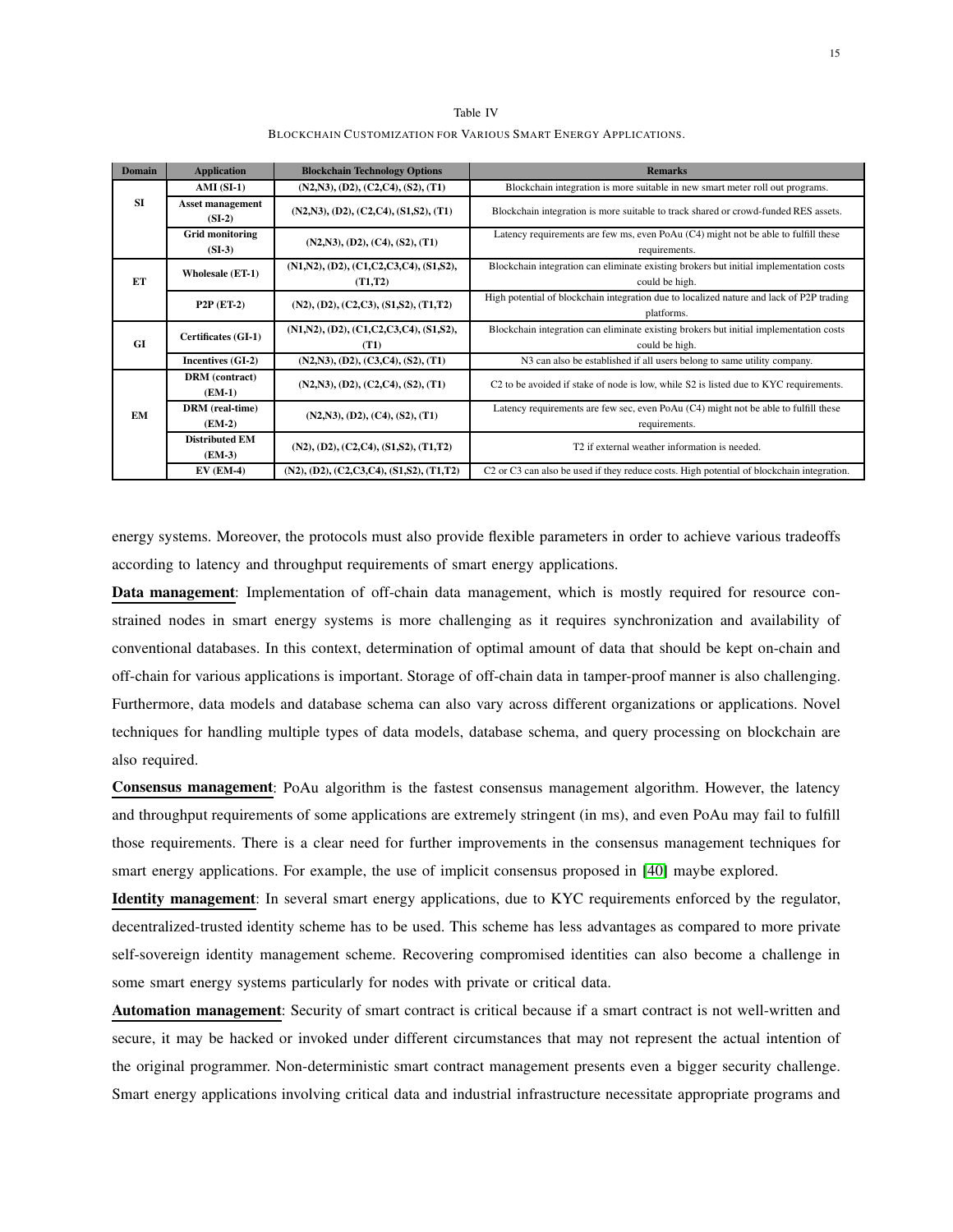templates for the development of secure and well-written smart contracts. Smart contract execution often require sequential processing, which can slow down transaction verifications. Development of appropriate sharding techniques for parallel processing is therefore required to match the high performance demands of various applications.

Lack of suitable implementation platforms: Many popular blockchain platforms are non-modular and they do not embed appropriate technology solutions for smart energy systems. For example, the platforms lack support for off-chain data management and non-deterministic smart contracts, which are mostly required for resource constrained nodes. Therefore, development of open source and modular blockchain platforms with appropriate embedded technologies to support multiple smart energy applications is critically needed.

# VI. CONCLUSION

<span id="page-16-5"></span>Blockchain technology is novel but complicated, and its integration in any domain requires the convergence of appropriate building blocks to achieve the respective desired objectives. Existing blockchain integration efforts in smart energy systems mostly use open-source blockchain platforms with embedded functionalities. These platforms are not entirely designed for energy applications and the development of blockchain based energy projects through these platforms may not provide the expected blockchain integration benefits. In this paper, we adopted a systematic approach, where we first collected the requirements of smart energy systems. After detailing the requirements for each smart energy domain, we determined the most suitable blockchain building blocks for respective smart energy systems. Accordingly, we identified blockchain technologies that meet these requirements. We further customized blockchain technologies for various smart energy applications in SI, ET, GI and EM domains. The analysis in this paper can help in the design of flexible blockchain platforms customized for smart energy systems, as well as reaping the most benefits out of blockchain integration in smart energy systems. Significant new research in blockchain technologies is still required to meet the diverse and often stringent latency, privacy, and security requirements of smart energy applications. Moreover, modular blockchain platforms, where embedded technology options can be changed on demand, would also be required to support and accelerate blockchain integration in a wide variety of smart energy applications.

#### **REFERENCES**

- <span id="page-16-1"></span><span id="page-16-0"></span>[1] M. Liserre, T. Sauter, and J. Y. Hung, "Future energy systems: Integrating renewable energy sources into the smart power grid through industrial electronics," *IEEE Industrial Electronics Magazine*, vol. 4, no. 1, pp. 18–37, 2010.
- <span id="page-16-2"></span>[2] H. Farhangi, "A road map to integration: Perspectives on smart grid development," *IEEE Power and Energy Magazine*, vol. 12, no. 3, pp. 52–66, 2014.
- <span id="page-16-3"></span>[3] T. Strasser, P. Siano, and Y. Ding, "Methods and systems for a smart energy city," *IEEE Transactions on Industrial Electronics*, vol. 66, no. 2, pp. 1363–1367, 2018.
- <span id="page-16-4"></span>[4] O. Hafez and K. Bhattacharya, "Integrating ev charging stations as smart loads for demand response provisions in distribution systems," *IEEE Transactions on Smart Grid*, vol. 9, no. 2, pp. 1096–1106, 2018.
- [5] T. Sousa, T. Soares, P. Pinson, F. Moret, T. Baroche, and E. Sorin, "Peer-to-peer and community-based markets: A comprehensive review," *Renewable and Sustain. Energy Reviews*, vol. 104, pp. 367–378, 2019.
- [6] W. Tushar, C. Yuen, H. Mohsenian-Rad, T. Saha, H. V. Poor, and K. L. Wood, "Transforming energy networks via peer to peer energy trading: Potential of game theoretic approaches," *IEEE Signal Processing Magazine*, vol. 35, pp. 90–111, 2018.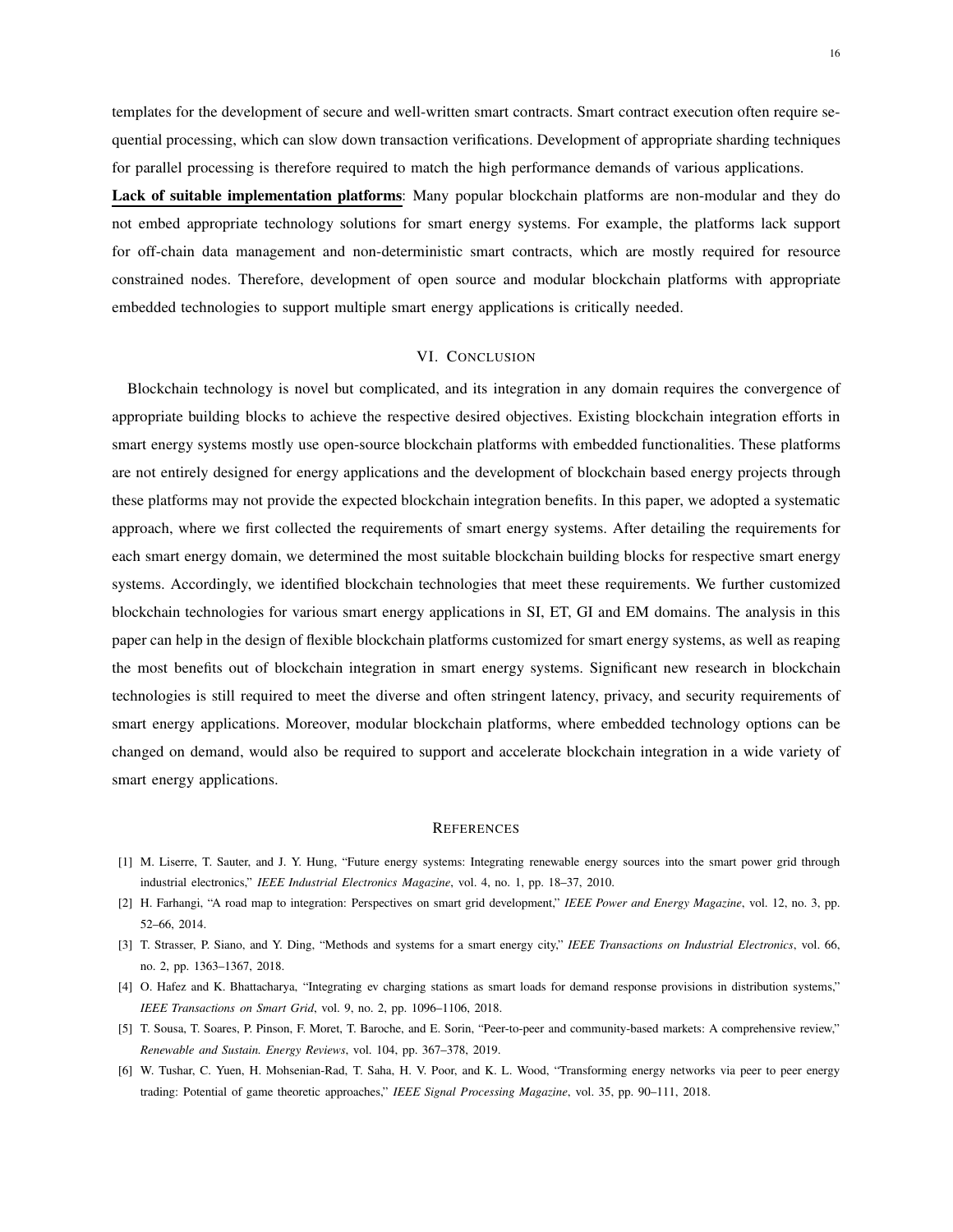- <span id="page-17-1"></span><span id="page-17-0"></span>[7] M. Hustveit, J. S. Frogner, and S.-E. Fleten, "Tradable green certificates for renewable support: The role of expectations and uncertainty," *Energy*, vol. 141, pp. 1717–1727, 2017.
- <span id="page-17-2"></span>[8] H. T. Haider, O. H. See, and W. Elmenreich, "A review of residential demand response of smart grid," *Renewable and Sustainable Energy Reviews*, vol. 59, pp. 166–178, 2016.
- <span id="page-17-3"></span>[9] K. Ma, Y. Yu, B. Yang, and J. Yang, "Demand-side energy management considering price oscillations for residential building heating and ventilation systems," *IEEE Transactions on Industrial Informatics*, 2019.
- <span id="page-17-4"></span>[10] F. Tschorsch and B. Scheuermann, "Bitcoin and beyond: A technical survey on decentralized digital currencies," *IEEE Communications Surveys & Tutorials*, vol. 18, no. 3, pp. 2084–2123, 2016.
- <span id="page-17-5"></span>[11] A. Narayanan, J. Bonneau, E. Felten, A. Miller, and S. Goldfeder, *Bitcoin and cryptocurrency technologies: a comprehensive introduction*. Princeton University Press, 2016.
- <span id="page-17-12"></span>[12] M. Vukolić, "Rethinking permissioned blockchains," in *ACM Workshop on Blockchain, Cryptocurrencies and Contracts*, 2017, pp. 3-7.
- <span id="page-17-13"></span>[13] X. Xu, I. Weber, M. Staples, L. Zhu, J. Bosch, L. Bass, C. Pautasso, and P. Rimba, "A taxonomy of blockchain-based systems for architecture design," in *IEEE ICSA*, 2017, pp. 243–252.
- <span id="page-17-14"></span>[14] T. T. A. Dinh, R. Liu, M. Zhang, G. Chen, B. C. Ooi, and J. Wang, "Untangling blockchain: A data processing view of blockchain systems," *IEEE Transactions on Knowledge and Data Engineering*, vol. 30, no. 7, pp. 1366–1385, 2018.
- <span id="page-17-6"></span>[15] P. Dunphy and F. A. Petitcolas, "A first look at identity management schemes on the blockchain," *IEEE Security & Privacy*, vol. 16, no. 4, pp. 20–29, 2018.
- <span id="page-17-7"></span>[16] M. Alharby and A. van Moorsel, "Blockchain-based smart contracts: A systematic mapping study," *arXiv preprint arXiv:1710.06372*, 2017.
- <span id="page-17-9"></span>[17] M. Andoni, V. Robu, D. Flynn, S. Abram, D. Geach, D. Jenkins, P. McCallum, and A. Peacock, "Blockchain technology in the energy sector: A systematic review of challenges and opportunities," *Renewable and Sustainable Energy Reviews*, vol. 100, pp. 143–174, 2019.
- <span id="page-17-8"></span>[18] A. Ahl, M. Yarime, K. Tanaka, and D. Sagawa, "Review of blockchain-based distributed energy: Implications for institutional development," *Renewable and Sustainable Energy Reviews*, vol. 107, pp. 200–211, 2019.
- <span id="page-17-10"></span>[19] A. S. Musleh, G. Yao, and S. Muyeen, "Blockchain applications in smart grid-review and frameworks," *IEEE Access*, 2019.
- <span id="page-17-11"></span>[20] A. Panarello, N. Tapas, G. Merlino, F. Longo, and A. Puliafito, "Blockchain and iot integration: A systematic survey," *Sensors*, vol. 18, no. 8, p. 2575, 2018.
- <span id="page-17-15"></span>[21] M. S. Ali, M. Vecchio, M. Pincheira, K. Dolui, F. Antonelli, and M. H. Rehmani, "Applications of blockchains in the internet of things: A comprehensive survey," *IEEE Comm. Surveys & Tutorials*, 2018.
- <span id="page-17-16"></span>[22] M. Belotti, N. Bozic, G. Pujolle, and S. Secci, "A Vademecum on Blockchain Technologies: When, Which and How," Jan. 2019, working paper. [Online]. Available:<https://hal.sorbonne-universite.fr/hal-01870617>
- <span id="page-17-17"></span>[23] V. Buterin. An introductory paper to Ethereum. [Online] Available: [https://github.com/ethereum/wiki/wiki/White-Paper.](https://github.com/ethereum/wiki/wiki/White-Paper) [19-03-2019].
- <span id="page-17-18"></span>[24] An introduction to Hyperledger. [Online] Available: [https://www.hyperledger.org/wp-content/uploads/2018/07/HL](https://www.hyperledger.org/wp-content/uploads/2018/07/HL_Whitepaper_IntroductiontoHyperledger.pdf) Whitepaper IntroductiontoHyperledger.pdf. [19-03-2019].
- <span id="page-17-19"></span>[25] Tendermint documentation. [Online] Available: [https://media.readthedocs.org/pdf/tendermint/v0.21.0/tendermint.pdf.](https://media.readthedocs.org/pdf/tendermint/v0.21.0/tendermint.pdf) [19-03-2019].
- <span id="page-17-20"></span>[26] The energy web chain: Accelerating the energy transition with an open-source, decentralized blockchain platform. [Online] Available: [https://energyweb.org/wp-content/uploads/2018/10/EWF-Paper-TheEnergyWebChain-v1-201810-FINAL.pdf.](https://energyweb.org/wp-content/uploads/2018/10/EWF-Paper-TheEnergyWebChain-v1-201810-FINAL.pdf) [19-03-2019].
- <span id="page-17-21"></span>[27] Solar Bankers, initial coin offering whitepaper. [Online] Available: [https://solarbankers.com/wp-content/uploads/2017/10/SB-White-Paper](https://solarbankers.com/wp-content/uploads/2017/10/SB-White-Paper_version2.pdf)\_version2.pdf. [19-03-2019].
- <span id="page-17-22"></span>[28] PROSUME. [Online] Available: [https://prosume.io/wp-content/uploads/2017/09/white-paper](https://prosume.io/wp-content/uploads/2017/09/white-paper_v2-2017.pdf)\_v2-2017.pdf. [19-03-2019].
- <span id="page-17-23"></span>[29] J. Wu and N. Tran, "Application of blockchain technology in sustainable energy systems: An overview," *Sustainability*, vol. 10, 2018.
- <span id="page-17-24"></span>[30] A. Goranović, M. Meisel, L. Fotiadis, S. Wilker, A. Treytl, and T. Sauter, "Blockchain applications in microgrids an overview of current projects and concepts," in *IECON 2017-43rd Annual Conference of the IEEE Industrial Electronics Society*. IEEE, 2017, pp. 6153–6158.
- <span id="page-17-25"></span>[31] D. Alahakoon and X. Yu, "Smart electricity meter data intelligence for future energy systems: A survey," *IEEE Transactions on Industrial Informatics*, vol. 12, no. 1, pp. 425–436, 2015.
- <span id="page-17-26"></span>[32] Y. Kabalci, "A survey on smart metering and smart grid communication," *Renew. and Sust. Ener. Reviews*, vol. 57, pp. 302–318, 2016.
- <span id="page-17-27"></span>[33] P. T. Lam and A. O. Law, "Crowdfunding for renewable and sustainable energy projects: An exploratory case study approach," *Renewable and Sustainable Energy Reviews*, vol. 60, pp. 11–20, 2016.
- [34] A. Zidan, M. Khairalla, A. M. Abdrabou, T. Khalifa, K. Shaban, A. Abdrabou, R. El Shatshat, and A. M. Gaouda, "Fault detection, isolation, and service restoration in distribution systems: state-of-the-art and future trends," *IEEE Transactions on Smart Grid*, vol. 8, no. 5, pp. 2170–2185, 2017.